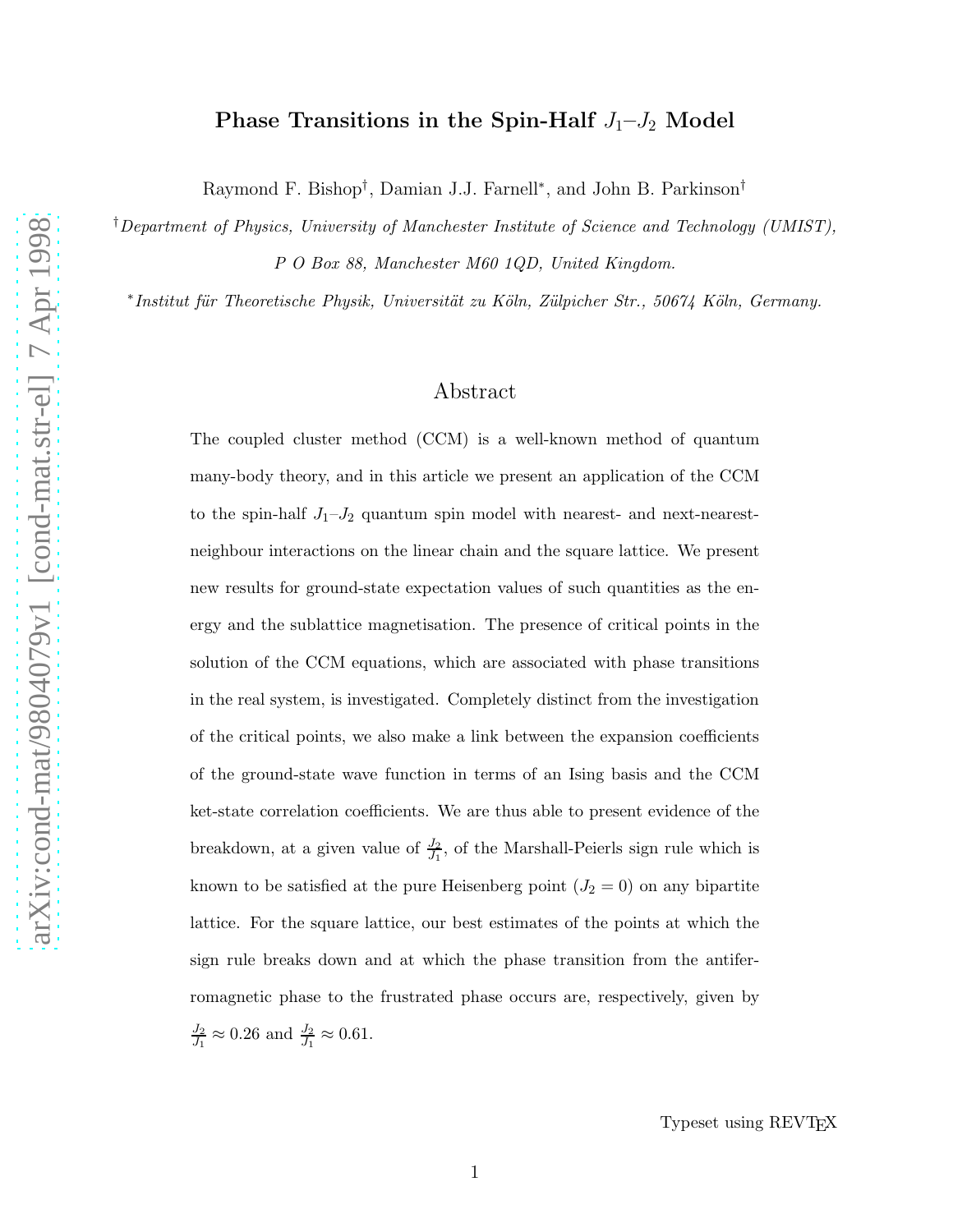### I. INTRODUCTION

Antiferromagnetic materials have conveniently been modelled, since the early work of Heitler and London, as a lattice of magnetic atoms upon which the active electrons are localised. Furthermore, the exchange interactions between the electrons are conventionally described solely in terms of the spin degrees of freedom of the electrons. An archetypal model of this class remains the Heisenberg model in which only nearest-neighbour exchange interactions are included, and these are all taken to be equal. Although the Heisenberg model on the one-dimensional (1D) chain has been exactly solved many years ago by Bethe [1], it is still the case that relatively few other exact solutions have been found in the intervening 65 years or so to comparable models in higher dimensions or to models involving more complicated interactions, especially those containing an element of frustration.

On the other hand, various approximate numerical techniques have by now been applied to a large number of such magnetic lattice Hamiltonians. For example, many variational calculations have been undertaken, employing a wide variety of trial wave functions. Although these often give accurate upper bounds for the ground-state energy, for example, one often finds that the differences between the estimated energies for trial states of widely differing kinds are very small. Hence, predictions based on variational calculations for properties other than the energy, or to such questions as whether the exact ground state is ordered or disordered, are notoriously unreliable.

As a common alternative one may perform exact diagonalisations on small finite clusters of spins drawn from the infinite lattice under consideration. However, even with modern computers, one considers clusters of  $N$  spins with  $N \leq 36$ . Extrapolation to the infinite lattice,  $N \to \infty$ , then needs to be performed. While exact results from finite-size scaling theory are often of great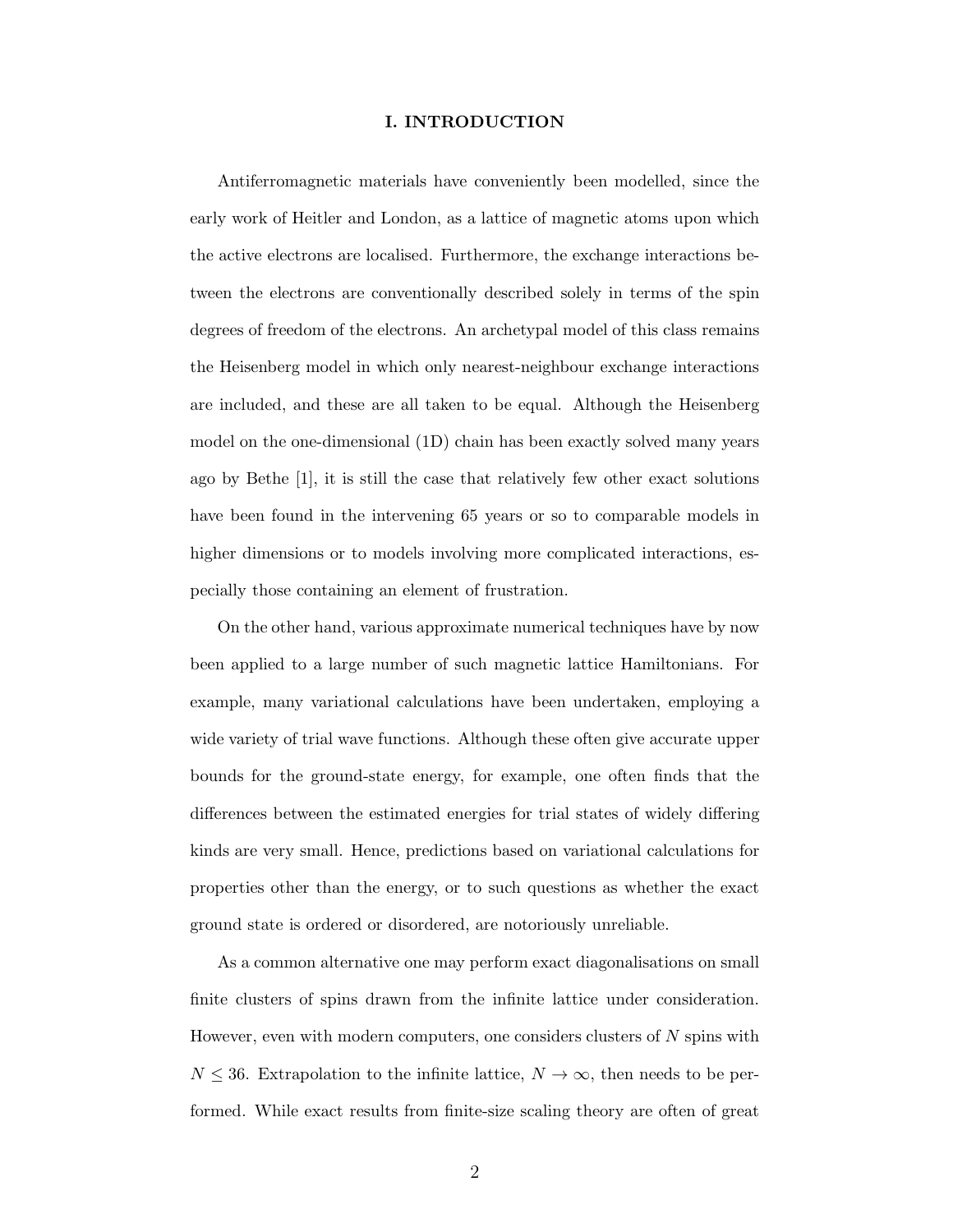help in this regard, the extrapolation does need to be handled with great care. This is particularly true when using the results from finite clusters to make quantitative predictions for such quantities as the order parameter. Many wrong claims have been made in the past from an improper treatment of the very subtle phenomena which need to be taken into account in the extrapolations, as has been stressed and discussed with great care by Lhuillier and her co-workers [2]. Furthermore, one expects that such finite-cluster calculations will become less accurate the closer one approaches a quantum phase transition between states of different quantum order, marked by a critical value of some coupling parameter, at which a correlation length characterising the order typically diverges.

Results for much larger clusters are typically obtained by stochastic simulation of the many-body Schrödinger equation using various quantum Monte Carlo (QMC) algorithms. Where the basic spin-lattice Hamiltonian can be mapped onto an equivalent bosonic problem, as in the case of the Heisenberg model on a bipartite lattice, such QMC techniques can readily be applied to clusters containing several hundred or more spins, and very accurate results thereby obtained. In these cases, such as the Heisenberg model on the two-dimensional (2D) square lattice [3,4], the QMC results can usually be considered as "exact", with the resulting errors arising only, or largely, from statistical errors which are open to systematic reduction within the limits of the available computing power.

What ultimately underpins these bosonic mappings, and what therefore makes such QMC simulations so readily attainable, is the knowledge that in some appropriate representation the multi-spin cluster coefficients describing the N-body wave function are all positive-definite. For example, in the case of the Heisenberg model on a bipartite lattice, this information is provided by the well-known Marshall-Peierls sign rule theorem [5].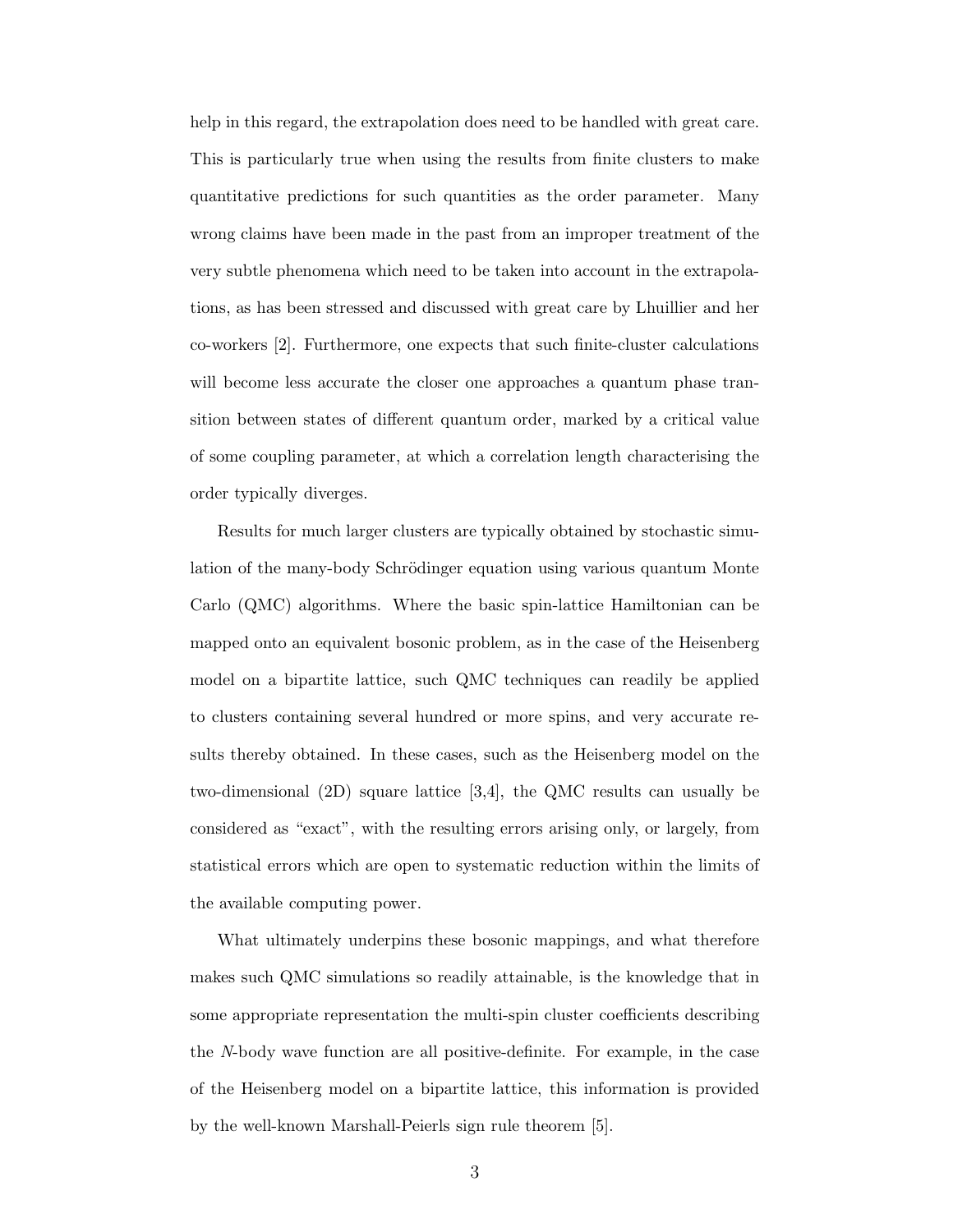Conversely, where such prior knowledge of the nodal structure of a manybody wave function is not exactly known, QMC calculations are beset by the notorious "minus-sign problem", and are usually then much less reliable or much more difficult to implement with known algorithms. A typical way that such complications arise in spin-lattice problems is from the introduction of frustration. This can arise either from the geometry of the lattice under consideration or from the introduction into the Hamiltonian of competing exchange interactions. An example of the former is the basic Heisenberg model on a 2D triangular lattice; while an example of the latter arises from the introduction on a bipartite lattice of (antiferromagnetic) next-nearest-neighbour interactions in addition to the (antiferromagnetic) nearest-neighbour interactions of the pure Heisenberg model, resulting in the so-called  $J_1-J_2$  model studied here.

Relatively few QMC calculations on such frustrated spin-lattice systems have been performed. As a starting point they typically require a good trial wave function, in terms of which the true wave function is well approximated, especially for its nodal surface structure. In such calculations there can still be a considerable systematic uncertainty, beyond the unavoidable statistical errors, which arises from whether the simulations have eliminated the bias inherent in the starting function. A typical recent calculation of this type was the fixed-node Green function Monte Carlo method [6] simulation of the spin-half 2D triangular-lattice Heisenberg antiferromagnet by Boninsegni [7]. While undoubtedly representing a very ambitious calculation of its kind, the resulting prediction for the sublattice magnetisation, which is the simplest measure of the antiferromagnetic Neel long-range order in this system, seems to be clearly too high by comparison with the results from the best of the alternative techniques, including exact diagonalisations of small clusters [2] and the coupled cluster method [8]. Furthermore, even the resulting QMC esti-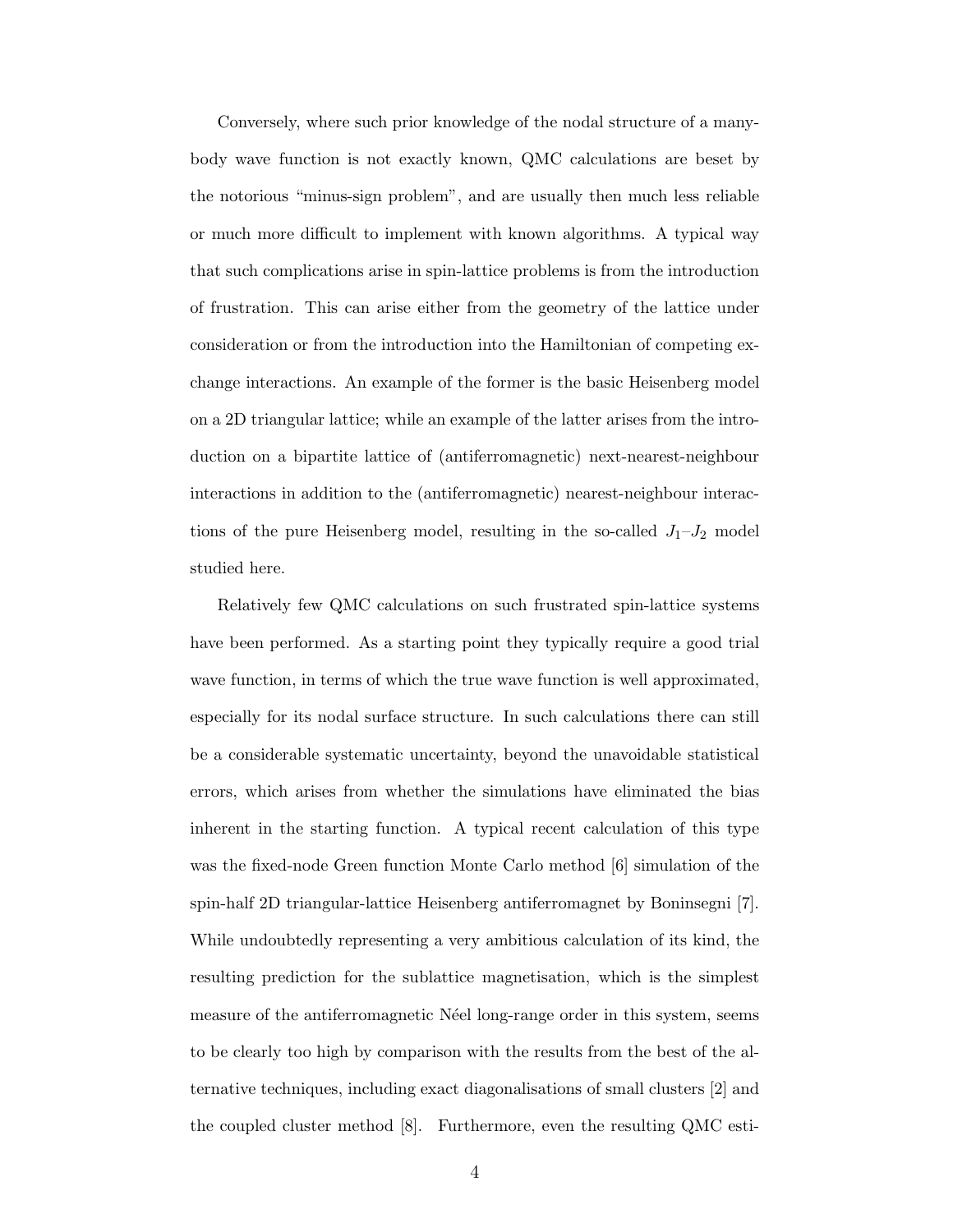mate for the ground-state energy of the triangular Heisenberg antiferromagnet gives an upper bound which is relatively easily bettered by the alternative techniques.

For such frustrated and similarly "difficult" systems, predictions based on even very large-scale QMC simulations share, at least to some extent, the uncertainties discussed above for variational calculations. In order to overcome these uncertainties, therefore, there is a real need to apply alternative semianalytical approaches, especially those that have the demonstrated power to provide accurate predictions for the quantum order and for the positions and critical properties of any quantum phase transitions. One such method, namely the coupled cluster method (CCM) [9-19], stands to the fore in this respect. It has long been acknowledged as providing one of the most powerful, most widely applicable, and numerically most accurate at attainable levels of computational implementation, of all available ab initio formulations of microscopic quantum many-body theory. Furthermore, in recent years it has been widely applied to many spin-lattice Hamiltonians [8,20-33]. For example, very successful applications have by now been made to the solid phases of  ${}^{3}He$  [20]; the isotropic Heisenberg and anisotropic XXZ models in 1D and on the 2D square lattice, both for spin-half systems [20-28] and higherspin systems [29]; and the spin-one Heisenberg-biquadratic model on the 1D chain [30]; as well as to such frustrated spin-half models as the  $J_1-J_2$  model in 1D (and 2D) [31-33] and the 2D triangular-lattice anisotropic Heisenberg antiferromagnet [8,26,28].

In the present paper we apply the CCM specifically to investigate phase transitions in the spin-half  $J_1-J_2$  model on (the 1D chain and, especially, on) the 2D square lattice. Our main aim is to use this model as an archetypal example for which no exact information is known for the nodal structure of the exact ground-state wave function, apart from the Marshall-Peierls sign-rule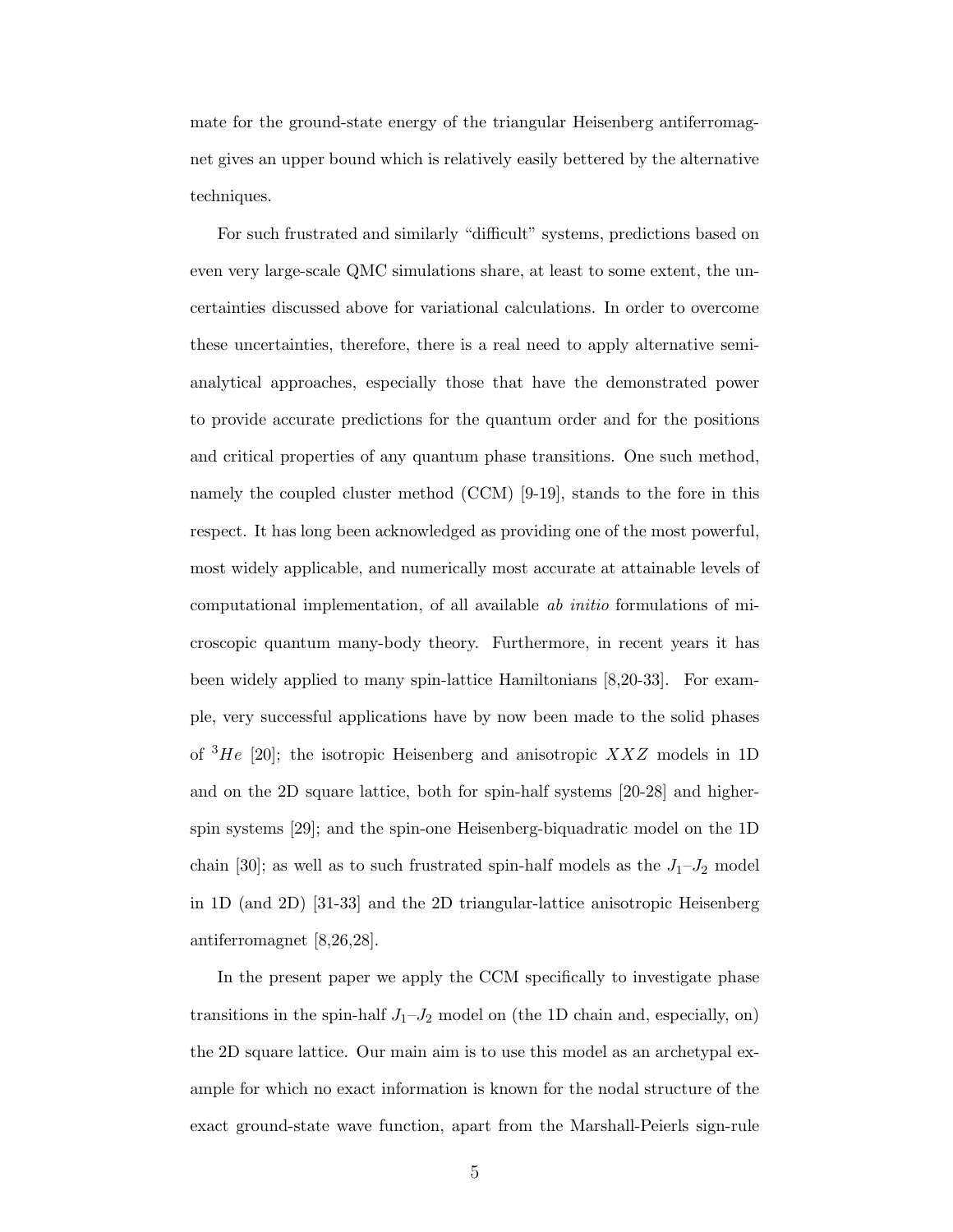results in the pure Heisenberg limit. There is particular interest in studying whether the sign rule is preserved when weak next-nearest-neighbour exchange interactions are included and, if so, whether there is a critical coupling beyond which the sign rule breaks down. We believe that the CCM is an excellent prima facie candidate for such studies, since in virtually all previous applications to models for which the Marshall-Peierls sign rule holds, the theorem is exactly obeyed at virtually all levels of implementation in different CCM approximation schemes.

Finally, we are also interested in examining the phase transition points, as the strength of the next-nearest-neighbour interactions is varied, at which the N'eel antiferromagnetic long-range order present in the 2D square-lattice case at the Heisenberg point vanishes; and in studying whether there is any relationship between the phase boundaries and the points at which the Marshall-Peierls sign rule breaks down. We note that any reliable information gained on the pattern of the signs of the multi-spin cluster coefficients in the decomposition of the ground-state wave function should be very useful for two distinct reasons, namely (i) for use in devising improved trial starting wave functions for future QMC calculations, and (ii) for spotting possible patterns for the signs of the cluster coefficients in different phases or different regimes of coupling constants. The latter could be used, inter alia, to suggest possible generalisations of the Marshall-Peierls sign rule, and thereby to motivate the search for the proofs of suitably generalised theorems. Any such generalisations would clearly have immediate impact for a next generation of QMC calculations.

The rest of this paper is organised as follows. In Sec. II we discuss the Marshall-Peierls sign rule and the CCM formalism. The sign rule is first outlined for the Heisenberg model on bipartite lattices, before we describe the  $J_1-J_2$  model and previous results. The CCM formalism is then reviewed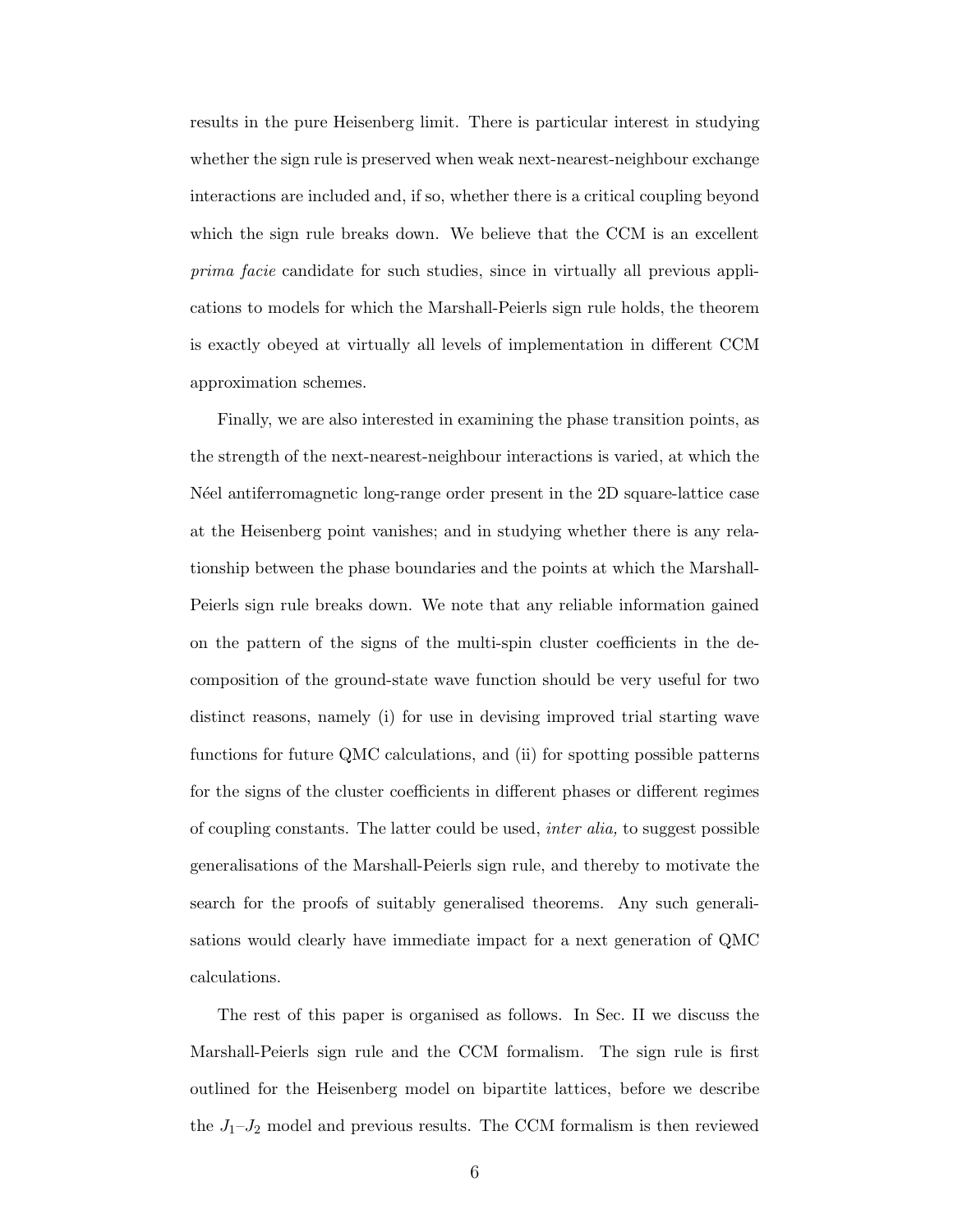in very general terms before describing one means of applying it to the  $J_1-J_2$ model. Results for the ground-state energy and staggered magnetisation are discussed in Sec. III, together with results on the breakdown of the Marshall-Peierls sign rule for the model. Finally, we present our conclusions in Sec. IV.

# II. THE MARSHALL-PEIERLS SIGN RULE AND THE CCM FORMALISM

## A. The Sign Rule For The Spin-Half Heisenberg Antiferromagnet

In this section we consider the spin-half Heisenberg antiferromagnet (HAF) on a bipartite lattice, where the Hamiltonian is given by,

$$
H = \sum_{\langle i,j \rangle}^{N} \mathbf{s}_i \cdot \mathbf{s}_j \tag{1}
$$

and the index  $i$  runs over all lattice points and  $j$  runs over the nearest neighbours to i. The angular brackets indicate that we count each nearestneighbour bond only once. We note that for a bipartite lattice we can divide the lattice into two sublattices such that if  $i$  is on one particular sublattice then j must be on the other and vice versa.

For the one-dimensional (1D) linear chain, there is an exact solution to this model via the Bethe Ansatz technique [1]. For the two-dimensional (2D) square-lattice HAF, there is no exact solution to this problem, though many approximate calculations, including those using various quantum Monte Carlo [3,4] (QMC) methods and exact series expansion [34] techniques, have been performed.

Although no exact solution is known for the 2D case stated here we note that there is an exact sign rule first derived by Marshall [5] (and which we shall refer to here as the Marshall-Peierls sign rule). The rule for the square lattice HAF is in fact an illustration of the more general Marshall-Peierls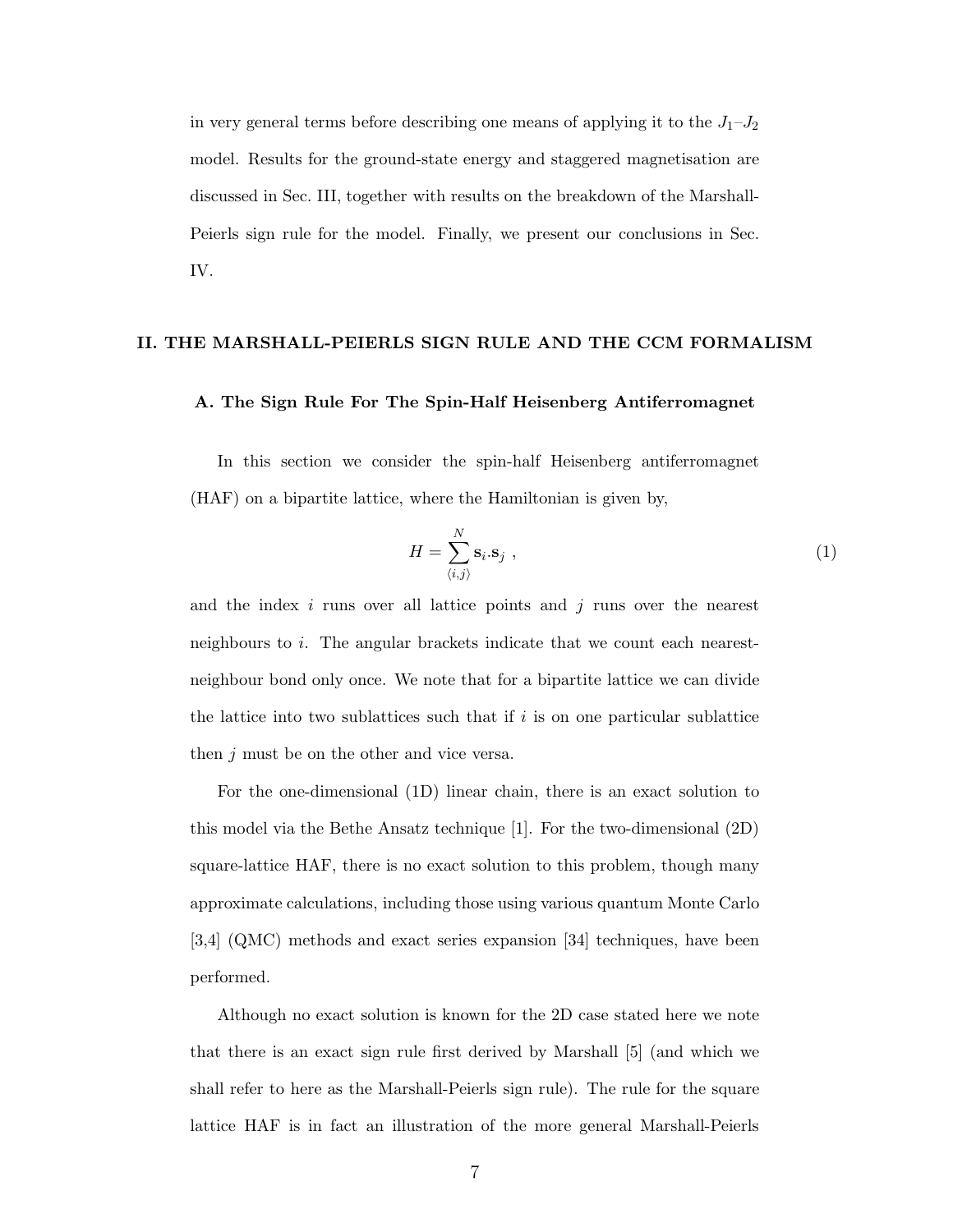<span id="page-7-0"></span>sign rule for the HAF on any bipartite lattice. This sign rule provides exact information regarding the signs of the expansion coefficients of the groundstate wave function in an Ising basis, which is denoted  $\{|I\rangle\}$ . The exact ground-state wave function for an N-body spin system may be written as,

$$
|\Psi\rangle = \sum_{I} \Psi_{I} |I\rangle \;, \tag{2}
$$

where  $\{\Psi_I\}$  are the expansion coefficients. We now divide the bipartite lattice into its two sublattices, denoted  $A$  and  $B$ , such that each nearest-neighbour site to an  $A$  sublattice site is on the  $B$  sublattice and vice versa. If the number of up spins on the A sublattice is called  $p_I$  then it is possible to show [5] that the coefficients  $\{\Psi_I\}$  satisfy

$$
\Psi_I = (-1)^{p_I} a_I,\tag{3}
$$

where the new coefficients  $a_I$  are all positive. This exact information regarding the signs of the coefficients may be used to define the nodal surface of the wave function in this basis, and hence is of use in QMC calculations [3,4].

# B. The  $J_1-J_2$  Model

We shall now discuss the spin-half  $J_1-J_2$  model on the 1D linear chain and the 2D square lattice. The Hamiltonian is given by,

$$
H = J_1 \sum_{\langle i,j \rangle}^{N} \mathbf{s}_i . \mathbf{s}_j + J_2 \sum_{\langle \langle i,k \rangle \rangle}^{N} \mathbf{s}_i . \mathbf{s}_k ,
$$
\n
$$
\tag{4}
$$

where the sum on  $\langle i, j \rangle$  runs over all nearest-neighbour pairs of sites, counting each pair (or bond) once and once only; and the sum on  $\langle \langle i, k \rangle \rangle$  similarly runs over all next-nearest-neighbour pairs of sites, again counting each pair (or bond) once and once only. We note that in order to consider a wide range of the coupling parameters  $J_1$  and  $J_2$ , it is useful to introduce the variable  $\omega$ such that  $J_1 \equiv \cos \omega$  and  $J_2 \equiv \sin \omega$ .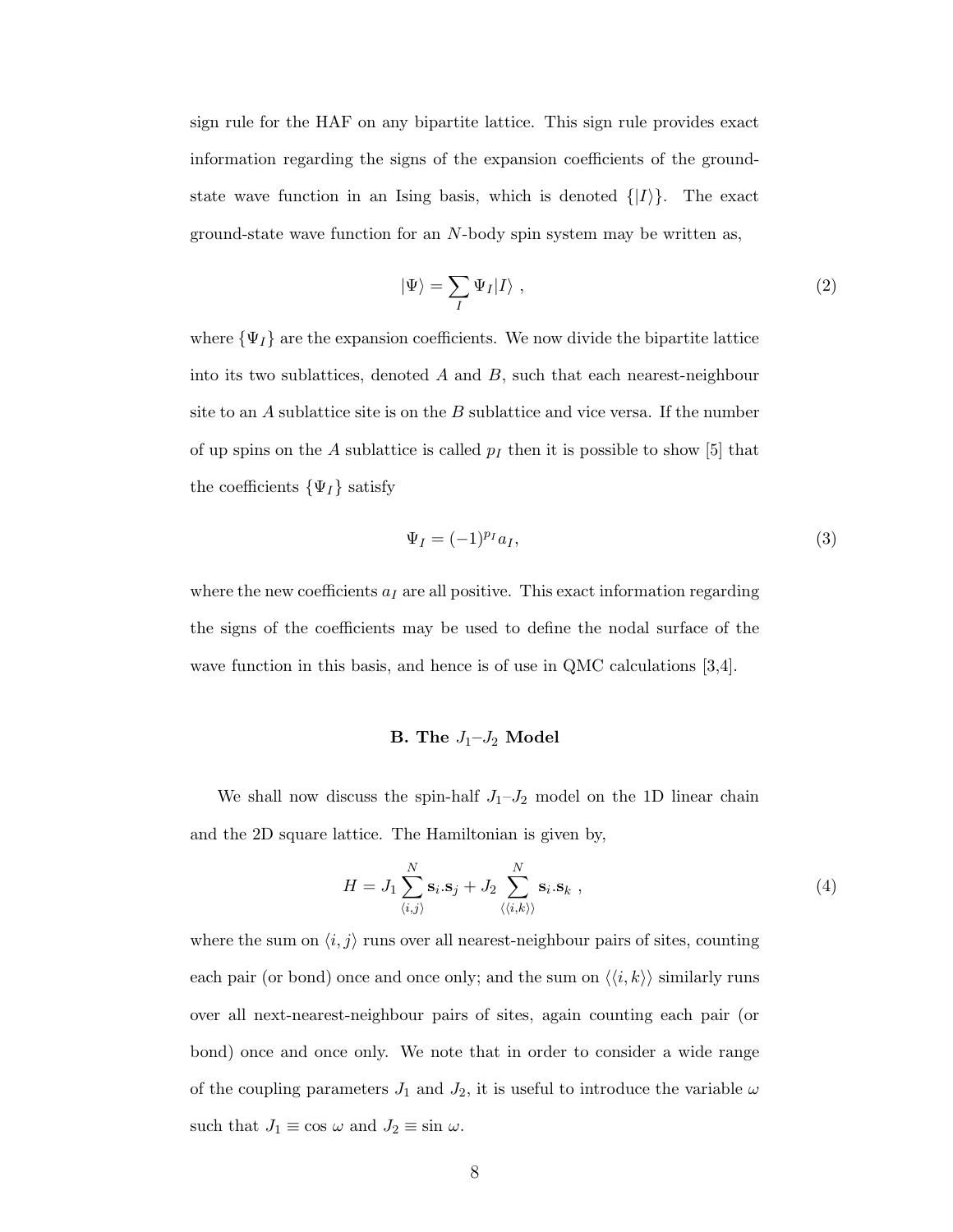In 1D, no exact solution has been found for general values of the coupling constants  $J_1$  and  $J_2$ , though there are some exact solutions including the Heisenberg point ( $J_2 = 0$ ) and a point at  $J_2/J_1 = 0.5$  at which the groundstate is fully dimerised [35]. Previous coupled cluster method (CCM) [31-33] and density matrix renormalisation group (DMRG) [9] calculations have very successfully been carried out for this model. The phase diagram is complicated, with three distinct phases. These phases may be characterised for our purposes as ferromagnetic, antiferromagnetic, and frustrated. The ferromagnetic phase is a highly degenerate phase in which the ground-state energy is equal to that of the classical fully aligned state. There is a first-order phase transition at  $J_1 = 0$  with negative  $J_2$  to an antiferromagnetic phase. The antiferromagnetic phase classically has its energy minimised by the N´eel state, and the quantum-mechanical phase transition point to the frustrated phase is at (or is very near to)  $J_2/J_1 = 0.5$ . The frustrated phase classically contains a spin 'spiral' state which has a periodicity which varies with the ratio of the coupling constants  $J_2/J_1$ . There is some evidence that this changing periodicity with  $J_2/J_1$  might also be seen in the quantum-mechanical system [33,36].

For the square lattice there are no exact results, though approximate spin wave theory (SWT) [37] calculations, exact diagonalisations of finitesized lattices [38], and CCM [31] calculations have been performed. The ferromagnetic to antiferromagnetic phase transition point is, as for the 1D case, at  $J_1 = 0$  with negative  $J_2$ , and the antiferromagnetic to frustrated phase transition is believed to be near to  $J_2/J_1 = 0.5$ .

The Marshall-Peierls sign rule, as discussed in Sec. II.A, is true for the Heisenberg model on a bipartite lattice. It is simple to prove that it is also preserved for the  $J_1-J_2$  model with negative  $J_2$  and positive  $J_1$ . However, it is not in general true for positive  $J_2$  and positive  $J_1$ . In fact, the results from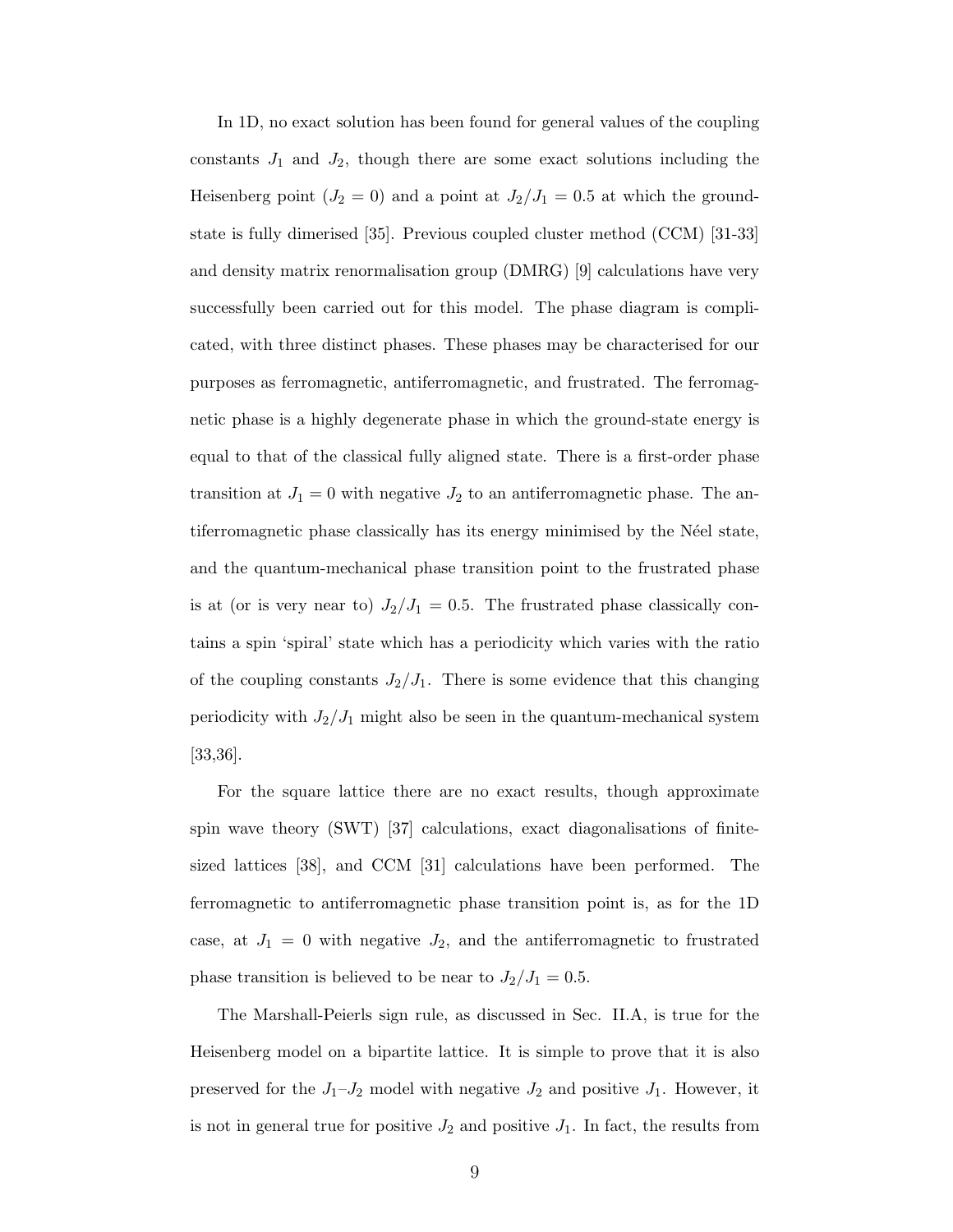<span id="page-9-0"></span>1D short-chain calculations [36] suggest that the breakdown occurs very near to the Heisenberg point, at  $J_2/J_1 = 0.032 \pm 0.003$ . By contrast, finite-size lattice calculations [38] on the square lattice indicate that the sign rule at the Heisenberg point may well be preserved up to some critical value of  $J_2/J_1$  in the  $0.2 \le J_2/J_1 \le 0.3$ .

### C. The CCM Formalism

In this article we wish to perform CCM calculations for the  $J_1-J_2$  model in the antiferromagnetic regime. We now present a brief survey of the CCM formalism and note that a much fuller account of the formalism as applied to quantum spin-lattice problems has been given in Ref. [8]. A more extensive overview of the method and its applications has also been given in Ref. [17]. The starting point for any CCM calculation is the choice of a normalised model or reference state, denoted  $|\Phi\rangle$ . We define a complete set of mutually commuting, multi-spin creation operators  ${C_I^+}$  $\{T\}$  with respect to  $|\Phi\rangle$  such that any Ising state  $|I\rangle$  may be obtained as

$$
|I\rangle \equiv C_I^+|\Phi\rangle,\tag{5}
$$

for an N-body spin system. The ground-state wave function has previously beenwritten in Eq. ([2\)](#page-7-0) as a linear combination of the states  $\{|I\rangle\}$ , and we now introduce the usual CCM parametrisations of the ket and bra ground states which are given by,

$$
|\Psi\rangle = e^S|\Phi\rangle \quad ; \quad S = \sum_{I \neq 0} \mathcal{S}_I C_I^+ \quad ; \tag{6}
$$

$$
\langle \tilde{\Psi} | = \langle \Phi | \tilde{S} e^{-S} \; ; \quad \tilde{S} = 1 + \sum_{I \neq 0} \tilde{S}_I C_I^- \; . \tag{7}
$$

The ket-state correlation operator in Eq. (6) is, as we can see, formed from a linear combination of the creation operators  $\{C_I^+\}$  $\binom{+}{I}$  multiplied with the relevant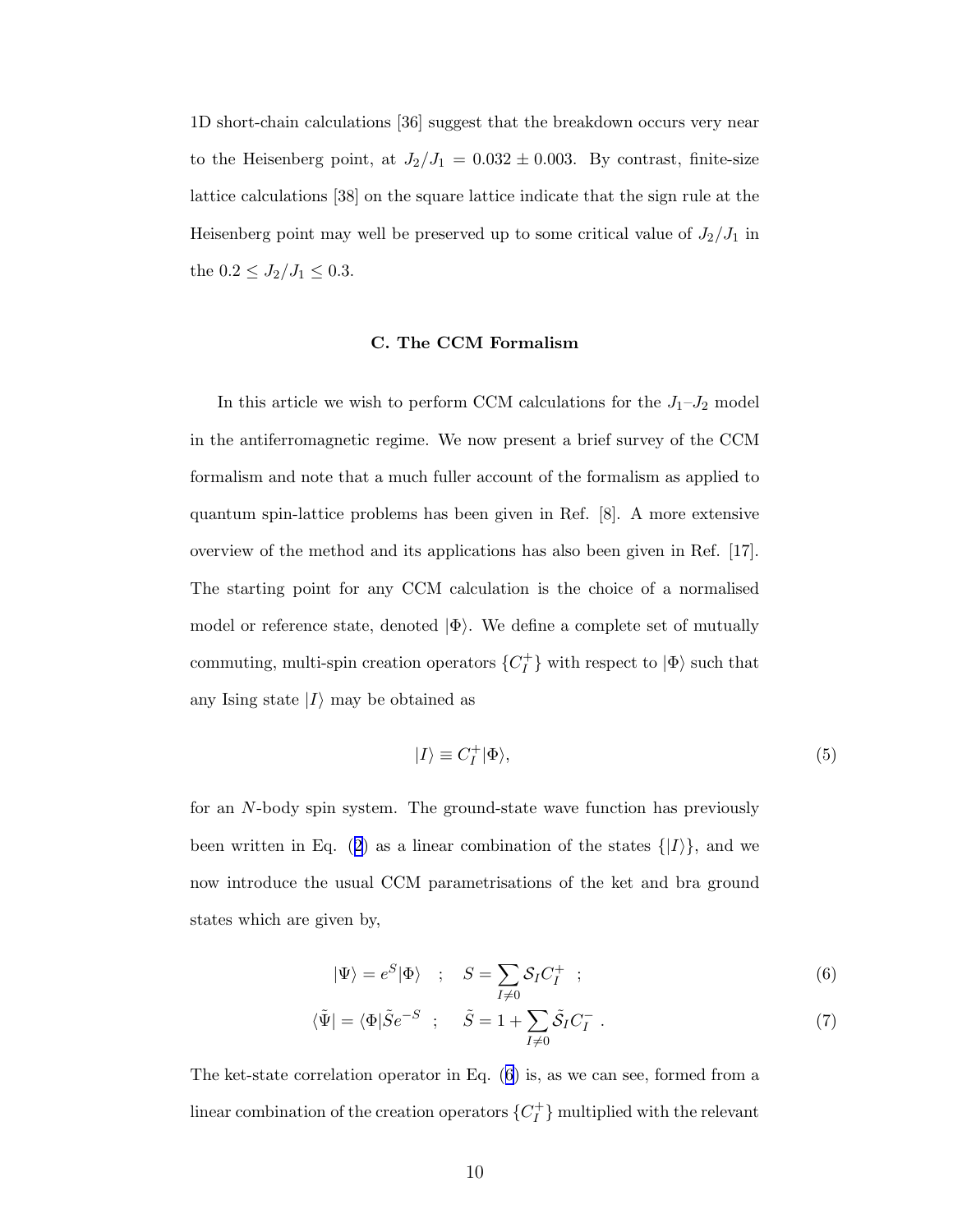<span id="page-10-0"></span>ket-state correlation coefficients  $\{S_I\}$ . The Hermitian adjoints of the multispin operators  $\{C_I^+\}$  $\{C_I^-\}$ , and the multi-spin destruction operators  $\{C_I^-\}$ , and the bra state in Eq.([7\)](#page-9-0) is formed by the linear combination of these destruction operators multiplied with the corresponding bra-state correlation coefficients  $\{\tilde{S}_I\}$ .The bra and ket states, *defined* by Eqs. [\(6\)](#page-9-0) and ([7\)](#page-9-0), are not manifestly Hermitian adjoints of each other and so the variational property of an upper bound on the ground-state energy is not preserved. However, we note that the Hellmann-Feynman theorem is preserved. We also note that since  $\langle \Phi | C_I^+ =$  $0 = C_I^-|\Phi\rangle$  by definition, we have the explicit normalisation relations,  $\langle \Phi|\Psi\rangle =$  $\langle \tilde{\Psi} | \Psi \rangle = \langle \Phi | \Phi \rangle = 1.$ 

The ground-state expectation value of the energy may now simply be written using the Schrödinger equation,  $H|\Psi\rangle = E_g|\Psi\rangle$ , as,

$$
E_g = \langle \Phi | e^{-S} H e^{S} | \Phi \rangle . \tag{8}
$$

Equation (8) shows an example of the well-known similarity transform which plays a crucial role in the CCM formalism. We further note that the similarity transform of any quantum mechanical operator may be written in terms of a series of nested commutators, so that for the Hamiltonian H we have

$$
e^{-S}He^{S} = H + [H, S] + \frac{1}{2!}[[H, S], S] + \cdots
$$
\n(9)

The infinite series of Eq. (9) terminates at finite order if the Hamiltonian H contains sums of products of only finite numbers of single-body operators, as is almost always the case and is, indeed, true for the model considered here. We also note that each time we perform a commutation operation in Eq. (9) we produce a link or contraction, so that every single operator in each S within the nested commutator expansion is directly linked to an operator in the original Hamiltonian. In this way the Goldstone linked cluster theorem is satisfied and the expectation value of the energy, as well as all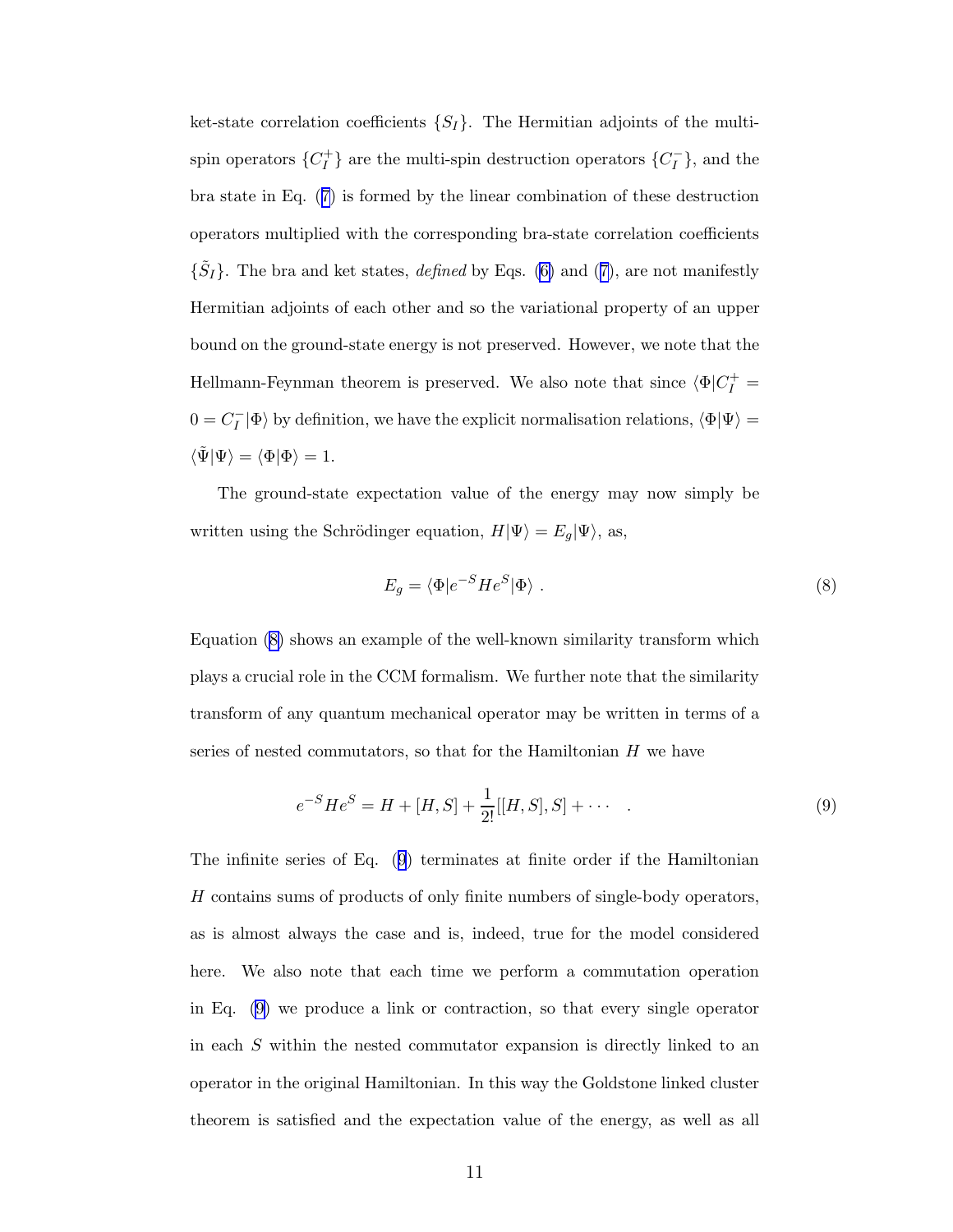other expectation values, are size-extensive (i.e., they are well defined in the asymptotic thermodynamic limit  $N \to \infty$  at all levels of approximation for the operator  $S$ ). Indeed, the CCM works from the outset in the thermodynamic limit.

We now wish to find values for the ket-state and bra-state correlation coefficients. We do this by defining the expectation value,  $\bar{H} \equiv \langle \tilde{\Psi} | H | \Psi \rangle$ , and by requiring that this quantity is a minimum with respect to the ket-state and bra-state correlation coefficients. Hence, we have,

$$
\delta \bar{H} / \delta \tilde{S}_I = 0 \Rightarrow \langle \Phi | C_I^- e^{-S} H e^S | \Phi \rangle = 0 \quad , \quad \forall I \neq 0 \quad ; \tag{10}
$$

$$
\delta \bar{H} / \delta \mathcal{S}_I = 0 \Rightarrow \langle \Phi | \tilde{S} e^{-S} [H, C_I^+] e^{S} | \Phi \rangle = 0 \quad , \quad \forall I \neq 0 \quad . \tag{11}
$$

This formalism is exact in the limit that we include all possible multispin cluster correlations within S and  $\tilde{S}$ , though in any real application this is usually impossible. We therefore need to consider approximation schemes wherebythe expansions of S and  $\tilde{S}$  in Eqs. ([6](#page-9-0)) and ([7](#page-9-0)) may be truncated to some finite or infinite subset of the full set of independent (fundamental) multi-spin configurations. The three most commonly employed schemes have been: (1) the SUBn scheme, in which all correlations involving only n or fewer spins are retained, but no further restriction is made concerning their spatial separation on the lattice; (2) the  $SUBn-m$  sub-approximation, in which all SUBn correlations spanning a range of no more than  $m$  adjacent lattice sites are retained; and  $(3)$  the localised LSUBm scheme, which retains all multispin correlations over distinct locales on the lattice defined by  $m$  or fewer contiguous sites.

In the next subsection we consider the application of the CCM to the  $J_1-J_2$  model in the antiferromagnetic regime.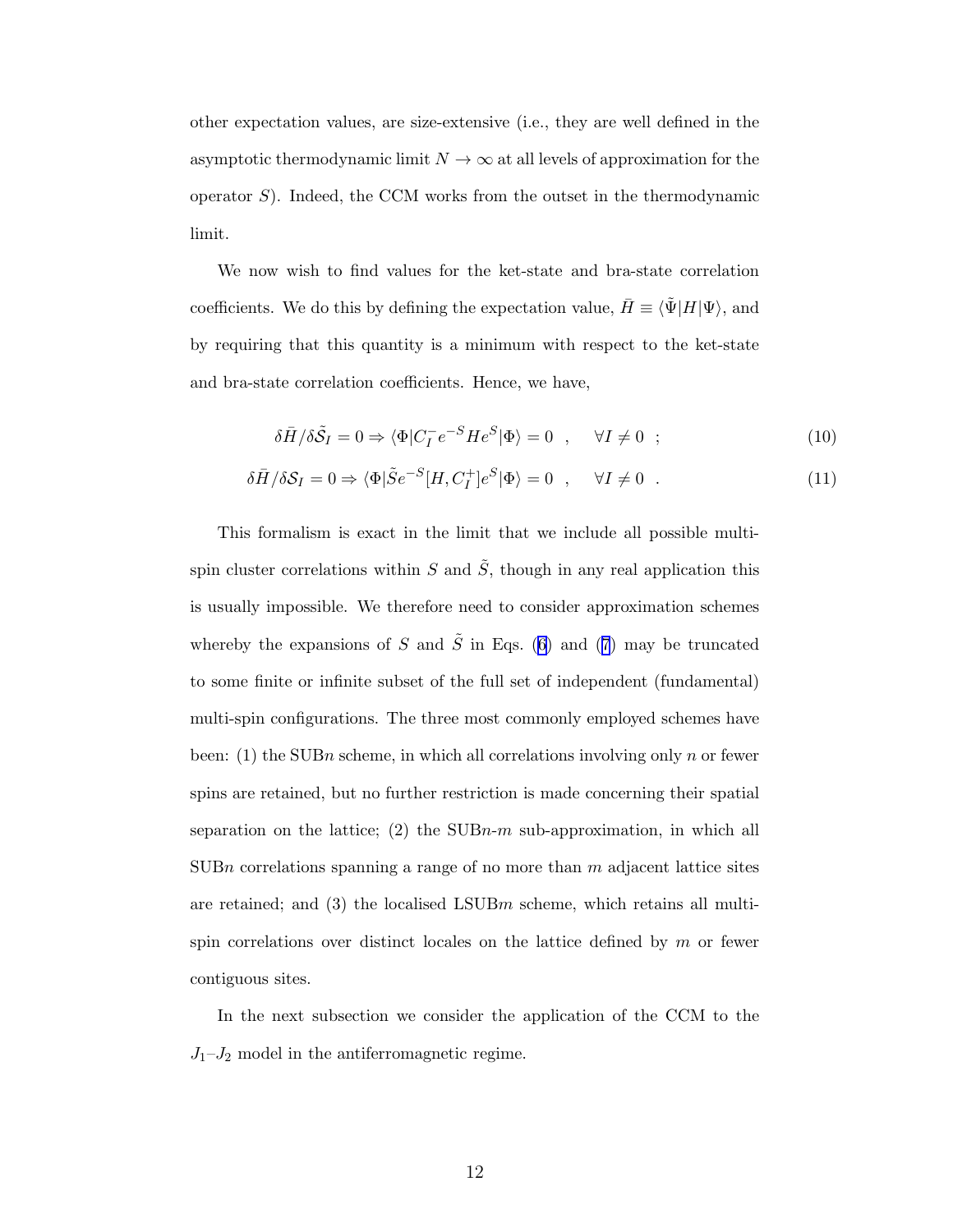# D. The CCM Applied to the  $J_1-J_2$  Model

<span id="page-12-0"></span>As stated in the previous section, the starting point for any CCM calculation is the choice of the model (or reference) state. Here, we choose the classical Néel state to be our model state, in accordance with previous CCM calculations [8,31], in order to study the antiferromagnetic regime of the  $J_1$ –  $J_2$  model. We visualise the N'eel state by again dividing the lattice into two sublattices,  $A$  and  $B$ , on which each of the nearest-neighbours sites to a given sublattice site are on the other sublattice. We populate the A sublattice with 'up' spins (i.e., eigenvectors of the  $s^z$  operator with eigenvalue  $+\frac{1}{2}$ ) and the  $B$  sublattice with 'down' spins (i.e., eigenvectors of the  $s^z$  operator with eigenvalue  $-\frac{1}{2}$  $(\frac{1}{2})$ .

In order to perform a CCM calculation we would like to treat each site on an equal footing. We do this by performing a rotation  $[8,31,33]$  of the local axes of the spins on the A sublattice ('up' spins) by  $180^\circ$  about the y-axis such that all spins on each sublattice appear mathematically to point downwards (i.e., in these new local axes). Since this rotational transformation is a canonical one, it has no effect on the commutation relations. It does however have a number of consequences. Firstly, the Hamiltonian is re-written in the local coordinates as,

$$
H = -J_1 \sum_{\langle i,j \rangle} \left[ s_i^z s_j^z + \frac{1}{2} s_i^+ s_j^+ + \frac{1}{2} s_i^- s_j^- \right] + J_2 \sum_{\langle \langle i,k \rangle \rangle} \left[ s_i^z s_k^z + \frac{1}{2} s_i^- s_k^+ + \frac{1}{2} s_i^+ s_k^- \right].
$$
 (12)

We also note that the set of creation operators  ${C_I^+}$  $\binom{+}{I}$  may now be formed purely from products of spin raising operators with respect to the rotated, 'ferromagnetic' model state. We write this expression for an l-spin cluster as  $C_I^+ \equiv s_{i_1}^+$  $^{+}_{i_1}s^{+}_{i_2}$  $_{i_2}^{\dagger}...s_{i_l}^{\dagger}$ . Conversely, the destruction operators are now formed purely from the spin lowering operators in an analogous manner, where  $C_I^- \equiv$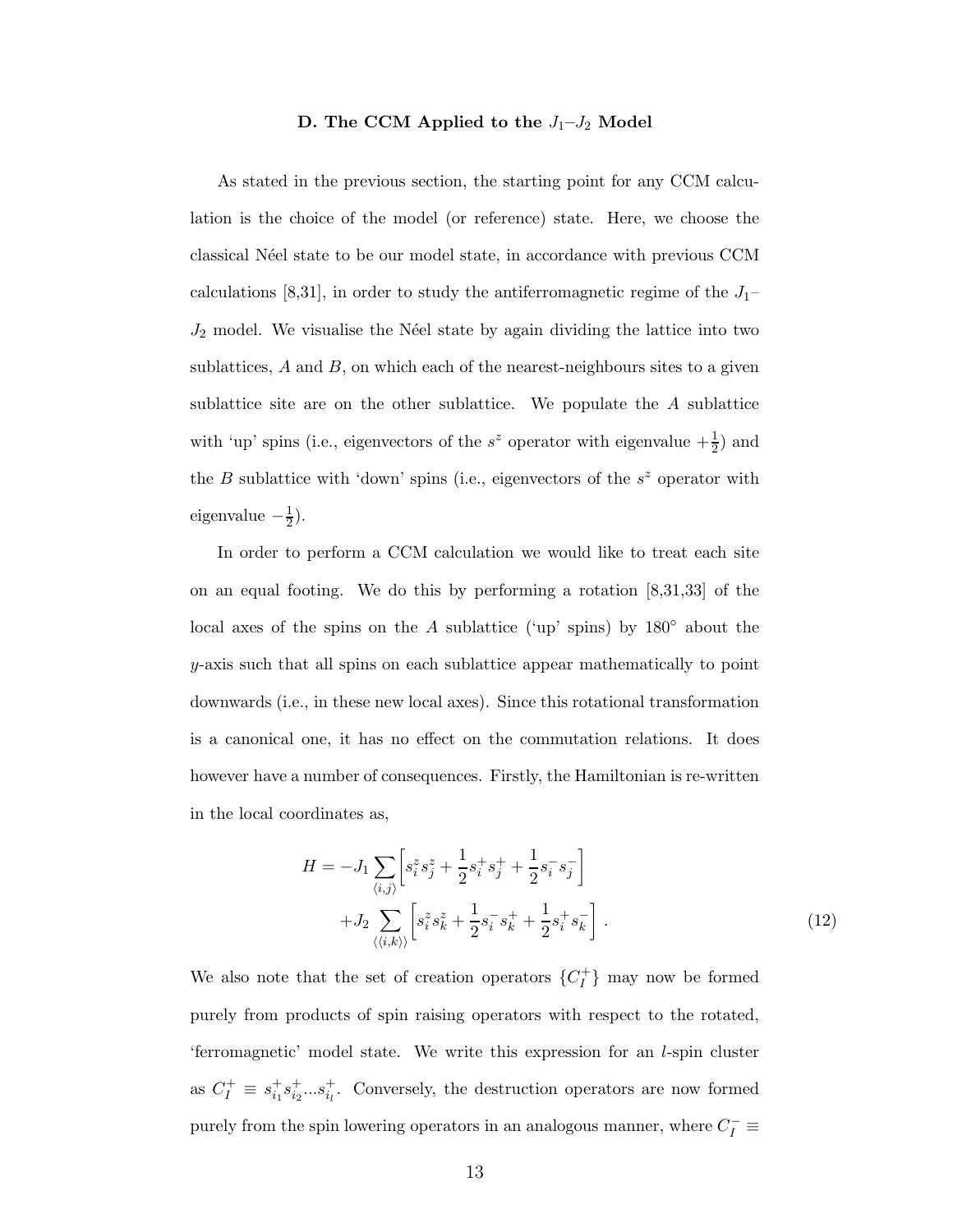<span id="page-13-0"></span> $s_{i_1}^{-} s_{i_2}^{-}...s_{i_l}^{-}$ .

The Marshall-Peierls sign rule for the Heisenberg model is also modified. We obtain a new and exact rule for the Hamiltonian of Eq.([12\)](#page-12-0) in an expansion of the ground-state wave function in terms of an Ising basis,  $\{|I\rangle\}$ , in the local, rotated spin coordinates. The corresponding expansion coefficients,  $\{\Psi_I\}$ , must now be positive for all of the states labelled by I. (A proof of this statement is not given here, but it is made in exactly the same manner as that of Marshall [5].) The  $\{\Psi_I\}$  coefficients are henceforth explicitly stated in relation to the Ising basis in the local, rotated spin coordinates.

We now wish to provide a link between the  $\{\Psi_I\}$  coefficients, in terms of the local axes, and the CCM ground-state parametrisation of the ket state ofEq. ([6\)](#page-9-0). This is done by applying the destruction operator  $C_I^-$ , for a particular cluster defined by the index  $I$ , to the expressions for the ket-state wave function of Eqs.([2\)](#page-7-0) and([6](#page-9-0)). Note we choose only one ordering out of the indices  $\{i_1, i_2, ..., i_l\}$  of the total of  $N(l!) \nu$  possible equivalent orderings for  $C_I^-$  on the lattice, where  $\nu$  is a symmetry factor dependent on the lattice. We therefore write the  $\{\Psi_I\}$  coefficients as,

$$
\Psi_I = \langle \Phi | C_I^- e^S | \Phi \rangle \equiv \langle \Phi | s_{i_1}^- s_{i_2}^- ... s_{i_l}^- e^S | \Phi \rangle . \tag{13}
$$

Note that Eq. (13) contains the implicit assumption that the spin raising operators in  $C_I^+$ <sup> $+$ </sup> of Eq. [\(5\)](#page-9-0), which are used to define  $|I\rangle$  with respect to  $|\Phi\rangle$ , have only one ordering with respect to permutations of the indices  $\{i_1, i_2, ..., i_l\}$ .

Again, it should be noted that in practice one restricts the choice of the clusters contained within  $S$  to some well-defined approximation scheme. To keep the calculations as self-consistent as possible, we restrict the choice of the $\{\Psi_I\}$  coefficients to be for only those Ising states defined in Eq. ([5](#page-9-0)) which correspond to the clusters used in S.

In the next section we describe our results for the ground-state expectation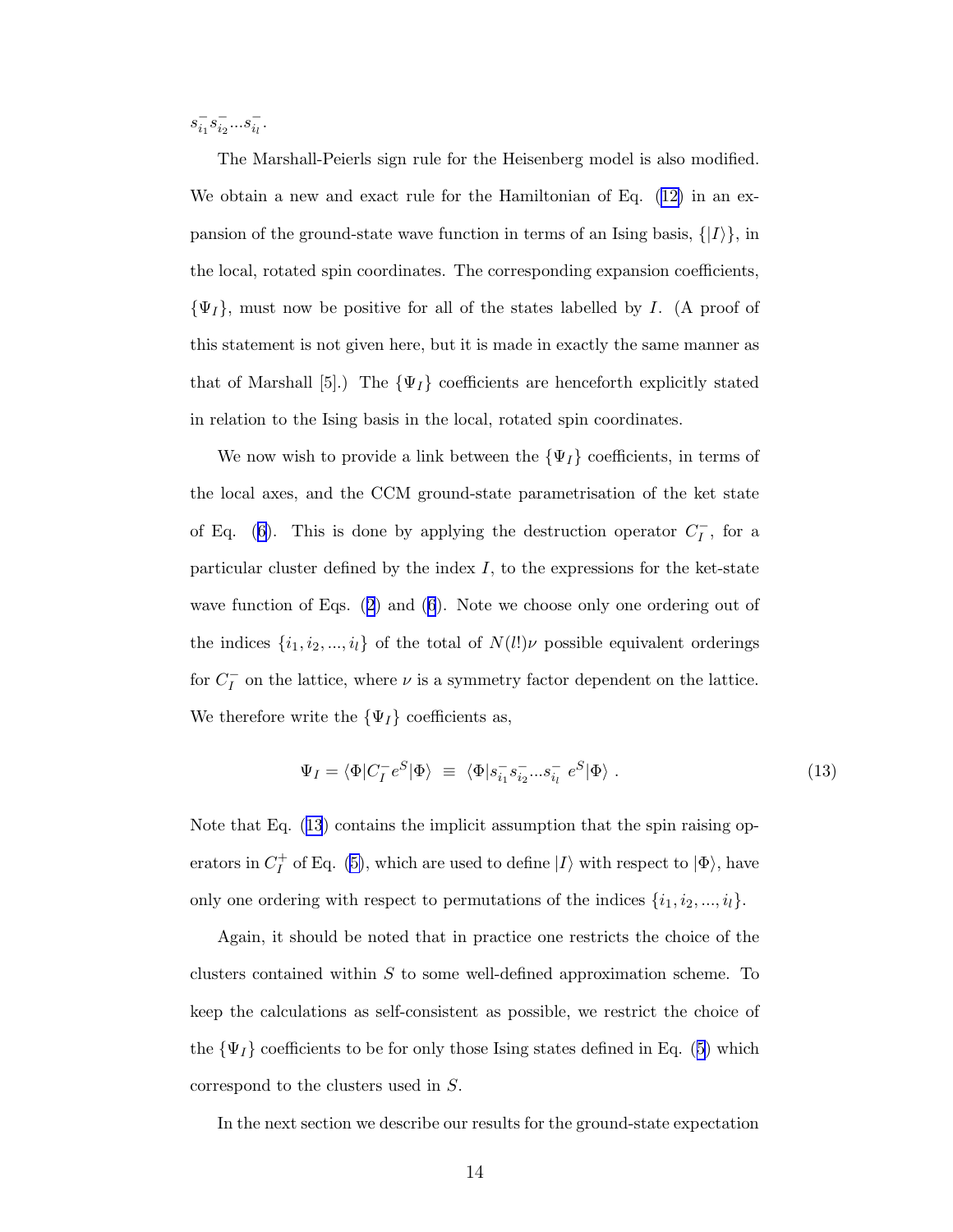values for high-order, approximate CCM calculations which are determined computationally [8]. We also detect critical points in the CCM equations which are taken to be signatures of phases transitions in the real system. Once the ket-state correlation coefficients are found it is then possible to obtain approximate results for the  $\{\Psi_I\}$  coefficients, again via a computational approach, and we discuss CCM results concerning the breakdown of the Marshall-Peierls sign rule as a function of  $J_2/J_1$ .

### III. RESULTS

#### A. Ground-State Expectation Values

The ground-state energy of Eq. [\(8\)](#page-10-0) is approximately obtained once the CCM equations are first derived and then solved for a particular approximation scheme and approximation level. Descriptions of the method are given in Refs. [31-33]. Details of how one may obtain a computational solution for high-order LSUBm approximations is given in Ref.  $[8]^1$ . We simply quote the results here for this model using the N´eel model state and the interested reader is referred to these articles.

The LSUBm results for the ground-state energy of the 1D  $J_1-J_2$  model

<sup>&</sup>lt;sup>1</sup>It should be noted that the calculation of Ref. [31] was mostly concerned with SUB2 calculations for the spin-half  $J_1-J_2$  model. However, a calculation for the square lattice system in which only nearest-neighbour correlations and four-body correlations between four spins on the unit square were retained was also performed. This calculation was referred to as an 'LSUB4' calculation within the text in this reference to denote the addition of the extra, single type of four-body correlation. However, this 'LSUB4' calculation was not the same as the LSUB4 calculation which we perform here which now contains all two-body and four-body correlations in a locale defined by  $m=4$ .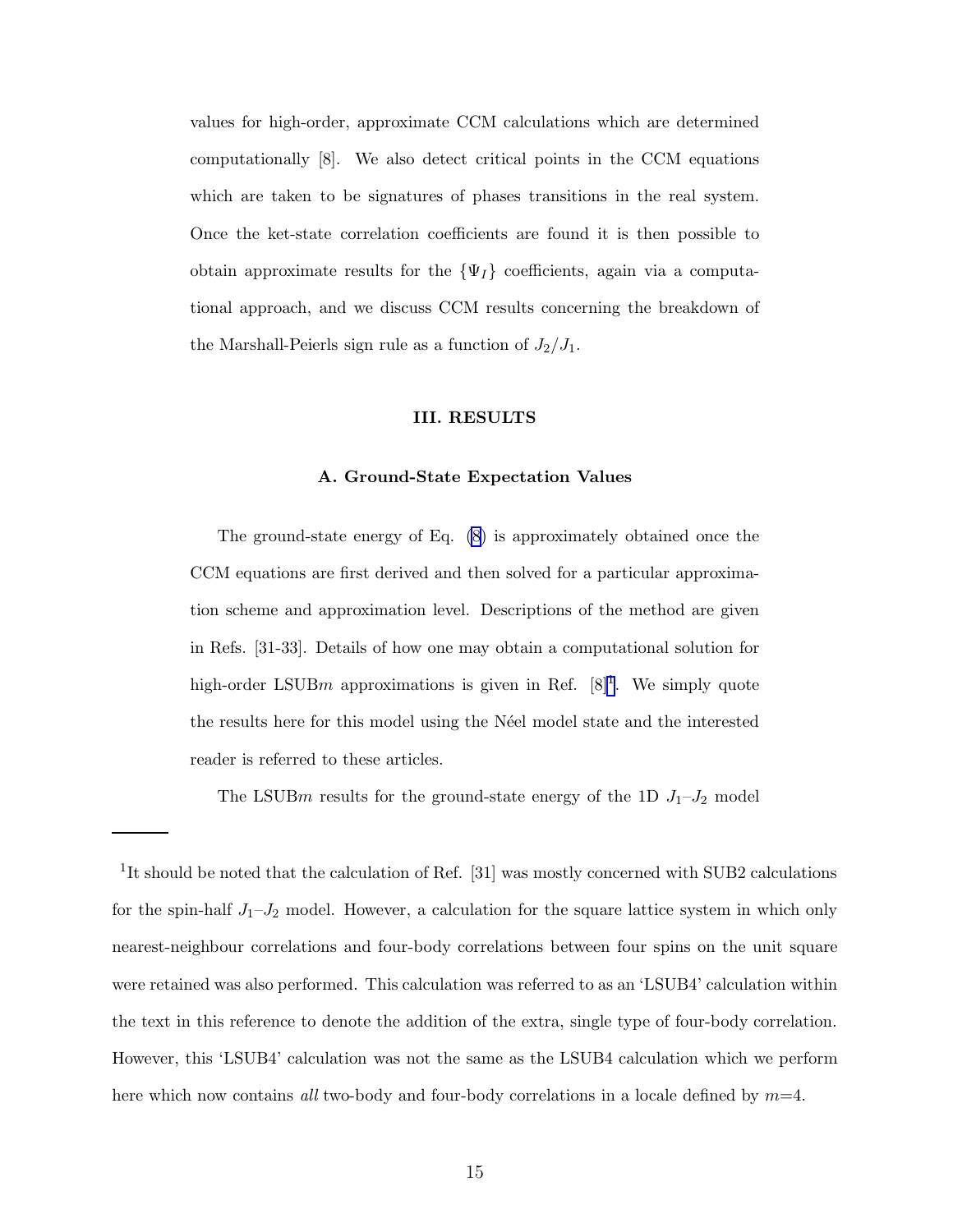converge very well over the range  $-\pi/2 \leq \omega \leq \tan^{-1}(0.5)$ . We note that the LSUB10 results agree to within 1% of those obtained by extrapolating the results from exact diagonalisations for short chains [31] over this range, though we do not provide a plot of this here. In 2D, we see in Fig. [1](#page-25-0) that our results are again extremely well converged over the range  $-\pi/2 \leq \omega \leq \tan^{-1}(0.5)$ . In Table [I](#page-26-0) results are given for the ground-state energy of the square lattice system as a function of  $\frac{J_2}{J_1} \equiv \tan \omega$  for  $-0.5 \leq \frac{J_2}{J_1}$  $\frac{J_2}{J_1} \leq 0.5$  for the LSUB6 and LSUB8 levels of approximation.

We note that in 2D the CCM results for the ground-state energy display characteristic terminating points at certain critical values of  $\omega$ . At these points the second derivative of the ground-state energy with respect to  $\omega$ may also be determined, and we note that at these *critical* values of  $\omega$  this quantity diverges. This type of behaviour has been observed previously [8] and is associated with a phase transition in the real system. The critical value in 2D near to the ferromagnetic phase transition, denoted  $\omega_F$ , is given in Table [II](#page-27-0). We see that the LSUBm results are clearly converging to the exact value of  $\omega_F = -\pi/2$ . It is known [31] that the SUB2 approximation predicts this point exactly in both 1D and 2D.

As is seen from the entries in Table II, the antiferromagnetic point, denoted  $\omega_A$ , is detected in 2D with the LSUB6, LSUB8, and SUB2 approximations. It is not observed within the LSUB4 approximation. We can see that the LSUBm critical value of  $\omega$  decreases with increasing truncation index m, and an simple extrapolation [8] in the limit  $m \to \infty$  gives a value for the phase transition point of  $\frac{J_2}{J_1} \approx 0.61$ .

We now introduce the sublattice magnetisation, which characterises the degree of quantum order inherent in the CCM wave functions. By inserting the CCM parametrisations of Eqs.([6\)](#page-9-0) and [\(7\)](#page-9-0) we find,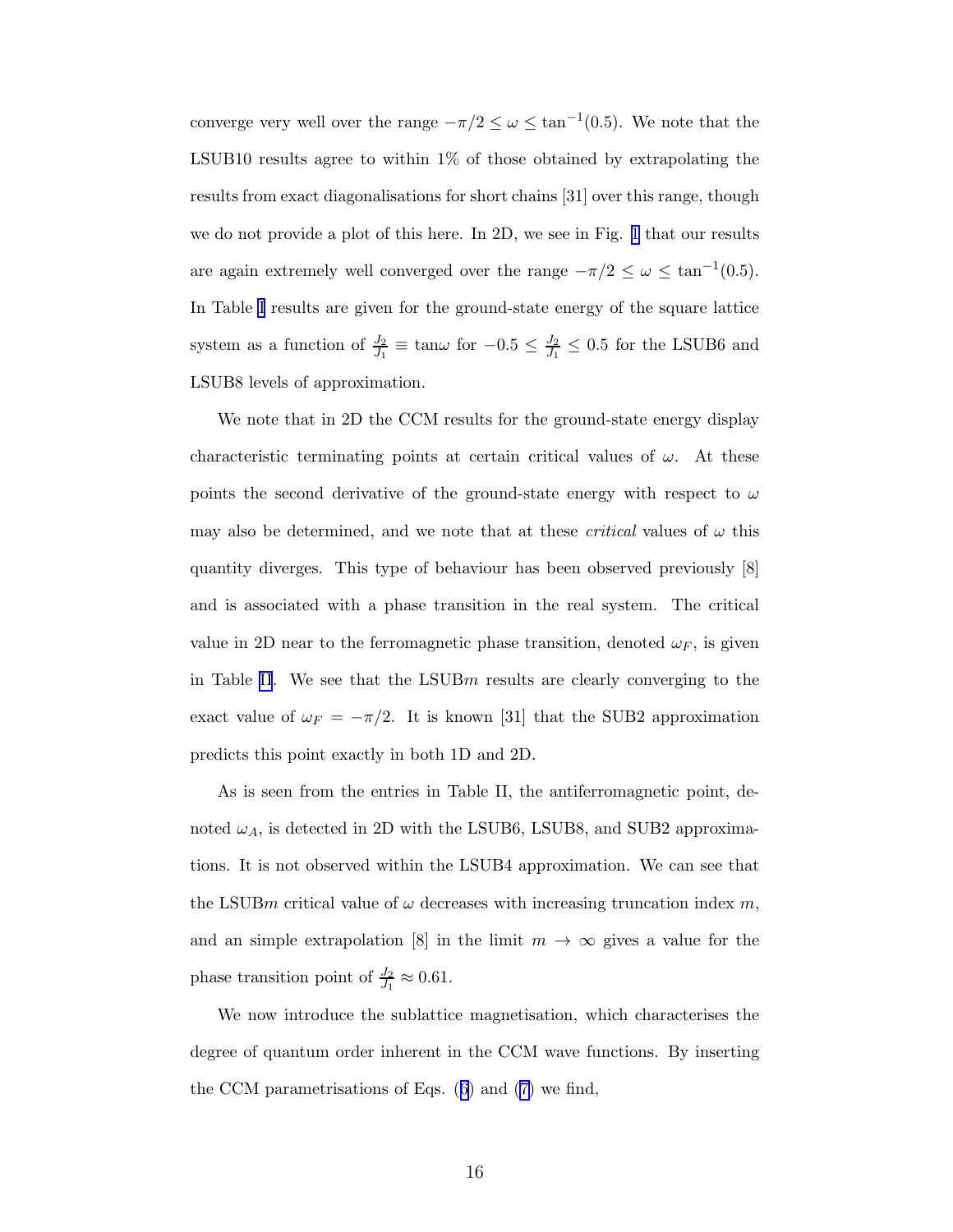$$
M \equiv -\frac{2}{N} \sum_{k=1}^{N} \langle \tilde{\Psi} | s_k^z | \Psi \rangle = -\frac{2}{N} \sum_{k=1}^{N} \langle \Phi | \tilde{S} e^{-S} s_k^z e^S | \Phi \rangle \quad , \tag{14}
$$

where  $s_k^z$  is in the local coordinates of each sublattice. Evaluation of the sublattice magnetisation requires both the ket- and bra-state cluster correlation coefficients. The actual procedure to do this is straightforward, and is also described in more detail elsewhere [8].

The sublattice magnetisation in 1D is non-zero in the range  $-\pi/2 \leq \omega \leq$  $\tan^{-1}(0.5)$ , though we note (see [31]) that it is greater than zero but monotonically decreases with increasing LSUBm approximation level for all  $\omega$  in this range. The sublattice magnetisation is zero in the true solution of this model in 1D, and although the CCM LSUBm (and SUB2 [31]) results are non-zero we expect that with increasing level of  $LSUBm$  approximation this would be better reflected in the CCM solution.

Figure [2](#page-25-0) illustrates that that the situation is much clearer in 2D. We can see that the sublattice magnetisation in Fig. [2](#page-25-0) is converging to a non-zero value over essentially all of the range  $-\pi/2 \leq \omega \leq \tan^{-1}(0.5)$ . We note that there are divergences in the sublattice magnetisation which are observed at precisely the same points as the critical points,  $\omega_F$  and  $\omega_A$ , of the energy in 2D. This reinforces our conjecture that these critical points are reflections of phase transitions in the real system.

#### B. The Breakdown of the Marshall-Peierls Sign Rule

We now consider the Marshall-Peierls sign rule for the spin-half  $J_1-J_2$ model on the linear chain and the square lattice. We need to obtain the  $\{\Psi_I\}$ coefficients, either analytically or computationally, in terms of the ket-state coefficients. We then solve the SUB2 or  $LSUBm$  equations in order to obtain the ket-state correlation coefficients and hence to obtain approximate values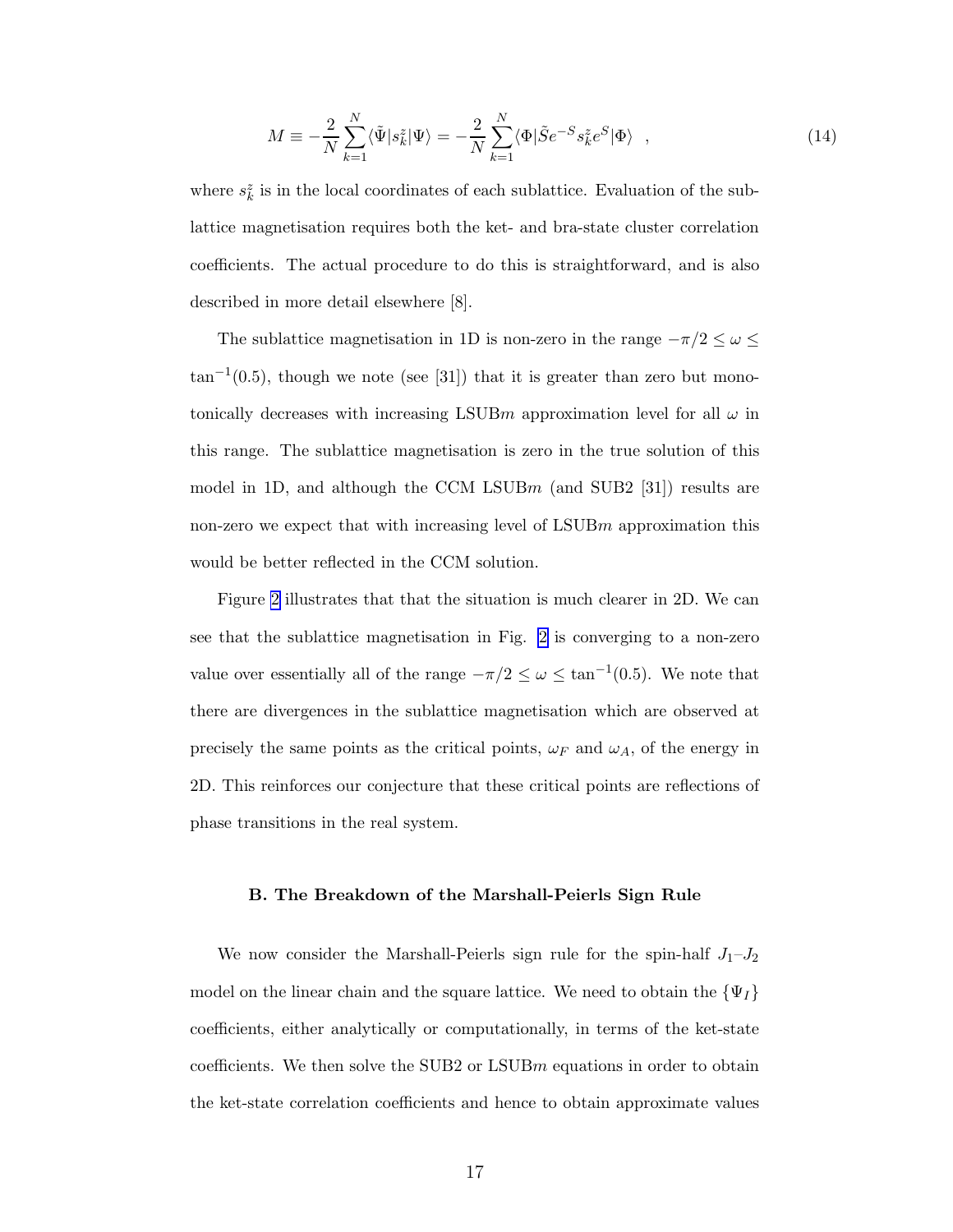for the  $\{\Psi_I\}$  coefficients. Note that these calculations are approximate in the sense that we only retain certain correlations in  $S$  with a well-defined approximation scheme, though we are already working in the infinite lattice or  $N \to \infty$  limit.

We note that at each order of  $LSUBm$  approximation it is possible to perform this process of matching the terms in  $e^S$  in Eq. [\(13](#page-13-0)) to the configuration  $C_I^-$  analytically. In Appendix A we present the exact form of the  $\{\Psi_I\}$ coefficients in terms of the ket-state coefficients within the LSUB4 approximation scheme for the 1D linear chain. Furthermore, we see that each of the  $\{\Psi_I\}$  coefficients corresponding to two-body correlations with respect to  $|\Phi\rangle$ via Eq.([5](#page-9-0)), is exactly equal to the corresponding CCM two-body ket-state correlation operator  $\{S_I\}$  for any approximation scheme used in S. This may be proven by noting that there are no one-body spin correlations allowed in S (in order to preserve the conserved quantity  $s^z_T = \sum_i^N s^z_i$ ), and then by considering the series expansion of the exponential in Eq.([13](#page-13-0)).

To obtain higher-order  $\{\Psi_I\}$  coefficients using Eq. [\(13](#page-13-0)) we may conveniently use a computational approach. This amounts to partitioning the configuration in  $C_I^- \equiv s_{i_1}^- s_{i_2}^- ... s_{i_l}^-$  into the multiples of S in the series expansion of  $e^S$  of Eq. [\(13\)](#page-13-0). It is then possible to identify by simple computer algebra the configurations of the partitioned pieces (each referring to an S in the series expansion of the exponential), and find a numerical value for the  $\{\Psi_I\}$  coefficients once the CCM ket-state equations have been solved at specific values of  $\omega$ .

In both 1D and 2D, we find that (at all levels of approximation) the Marshall-Peierls sign rule is preserved for  $\omega = -\pi/2|_{+}$  (i.e., in the antiferromagnetic regime). That is, all of the  $\{\Psi_I\}$  coefficients are found to be positive. The sign is broken for  $\omega = -\pi/2$ |– (i.e., in the ferromagnetic regime) at which point at least one of the coefficients becomes negative. Note that the crossover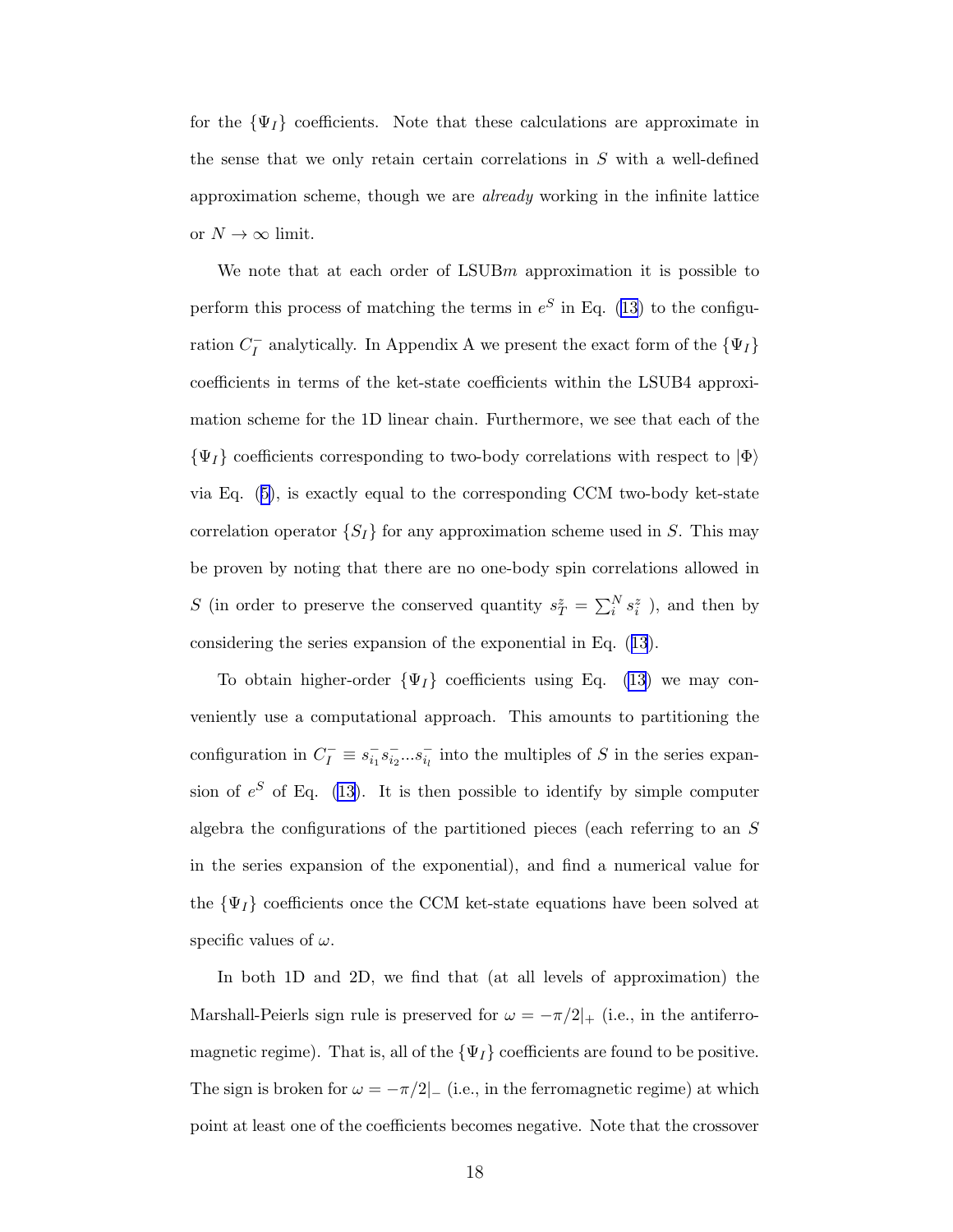occurs exactly at the phase boundary  $\omega = -\pi/2$ , and that this is one case where the breakdown of the Marshall-Peierls sign rule occurs at exactly the same place as the phase boundary. We note that there is a first-order phase transition at this point.

In 1D, we find that all the  $\{\Psi_I\}$  coefficients are positive at the Heisenberg point for the SUB2 scheme and for LSUBm schemes with  $m \leq 8$ . Above this LSUBm level of approximation (i.e., for  $m > 8$ ) a few of the  $\{\Psi_I\}$  coefficients (which are very small in magnitude) become negative. However, for example, at the LSUB12 level we find that these same coefficients, which are negative at the LSUB10 level, again become positive, though we find that other new coefficients (which are similarly small in magnitude) then become negative. These would in turn presumably become positive at a still higher level of approximation. Thus, the CCM is completely consistent with the sign rule for the Heisenberg model in 1D. This is encouraging as this model is quite challenging for the CCM with this model state, as our results for the sublattice magnetisation have shown. We may also compare the ratios of the magnitudes of the  $\{\Psi_I\}$  coefficients to those obtained via short-chain calculations, as shown in Table [III](#page-27-0). (Note that we examine the ratios to eliminate short-chain normalisation factors.) We can see that the correspondence between CCM and short-chain calculations is good, though it appears that the CCM results are better converged at the LSUB10 and LSUB12 levels of approximation than those from the 12-spin and 16-spin chains. Short-chain calculations [36] indicate the breakdown of the Marshall-Peierls sign rule at  $J_2/J_1 = 0.032 \pm 0.003$ , though our CCM results cannot give an accurate value for this breakdown point.

For the square lattice, the situation is found to be much clearer. The signs of the  $\{\Psi_I\}$  coefficients are found to be positive at the Heisenberg point at all orders of LSUBm approximation and also from the SUB2 approximation. A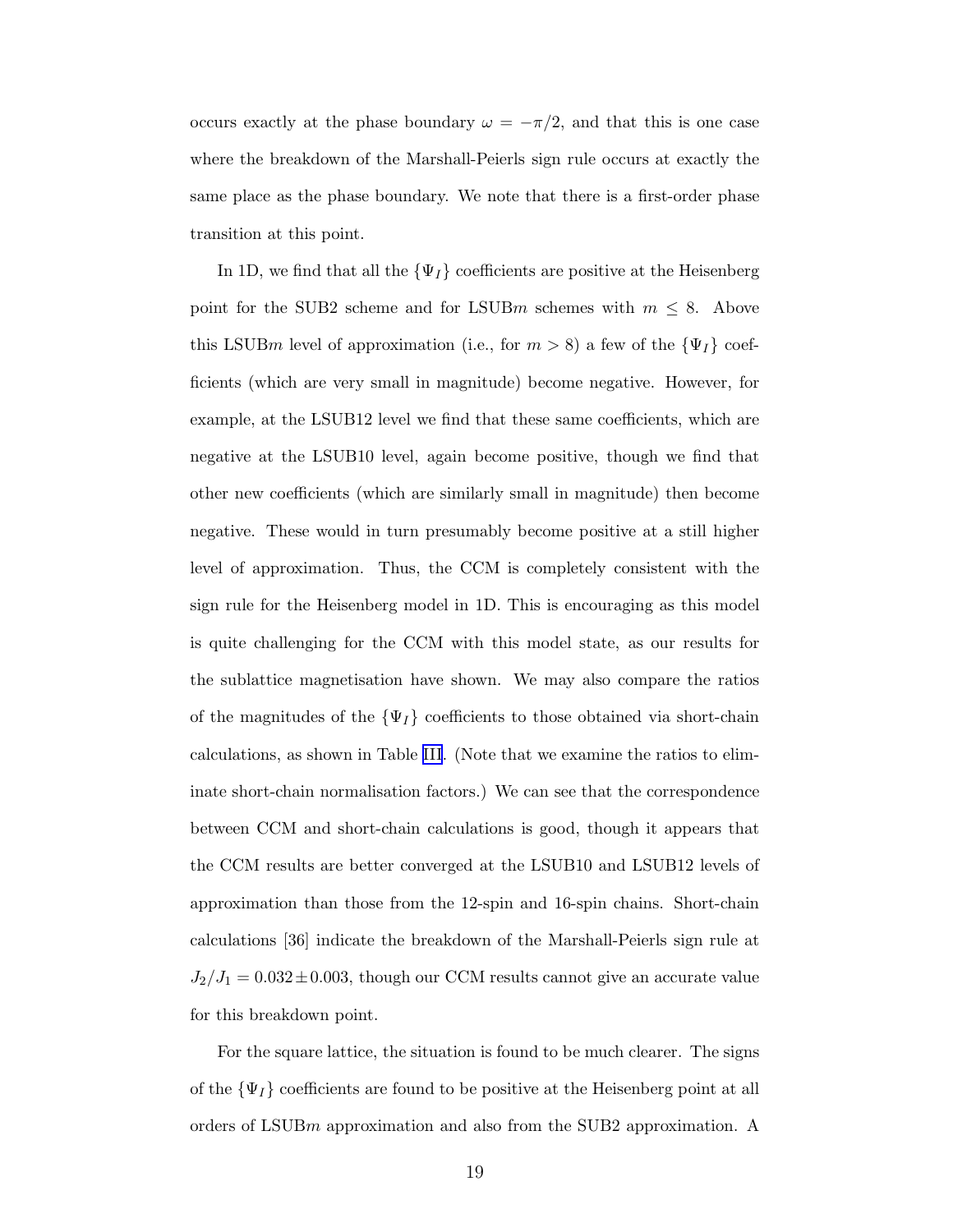clear transition from all of the coefficients being positive to one of them becoming negative is seen, and we believe that this clearly indicates the onset of the breakdown of the Marshall-Peierls sign rule. The points at which the LSUBm approximation predicts a breakdown, denoted  $\omega_M$ , are shown in Table [II](#page-27-0). We can see that a simple extrapolation of these points gives a value for the breakdown of the sign rule to be at  $J_2/J_1 \approx 0.26$  which is in good agreement with the SUB2 result of  $J_2/J_1 = 0.2607$  and exact diagonalisations of finitesized lattice calculations [38] which give a corresponding value of  $J_2/J_1$  in the range of 0.2–0.3. At SUB2 and LSUB4 levels of approximation it is the  $\{\Psi_I$  } coefficients for the two-spin cluster with separation  $\hat{x} + 2\hat{y}$  that becomes negative first, where  $\hat{x}$  and  $\hat{y}$  are the unit vectors along the perpendicular axes of the square lattice. Higher-order CCM LSUBm calculations predict, however, that the coefficients for other higher-order, highly-disconnected configurations first become negative at a slightly lower value of  $\omega$  than the coefficient for this two-body configuration. This therefore indicates that higher-order multi-spin configurations might as be important as this two-body configuration in the breakdown of the sign rule for this model.

We note that the square-lattice results predict that the breakdown of the sign rule  $(\omega_M)$  occurs at a smaller value of  $\omega$ , at a particular approximation level, than the antiferromagnetic critical point  $(\omega_A)$  predicted by the CCM. In other words, the CCM results predict that there is a region of the antiferromagnetic regime in which the Marshall-Peierls sign rule is not being obeyed.

### IV. CONCLUSIONS

The CCM applied to the 1D spin-half  $J_1-J_2$  model gives encouraging results for the ground-state energy, the critical points and the sublattice mag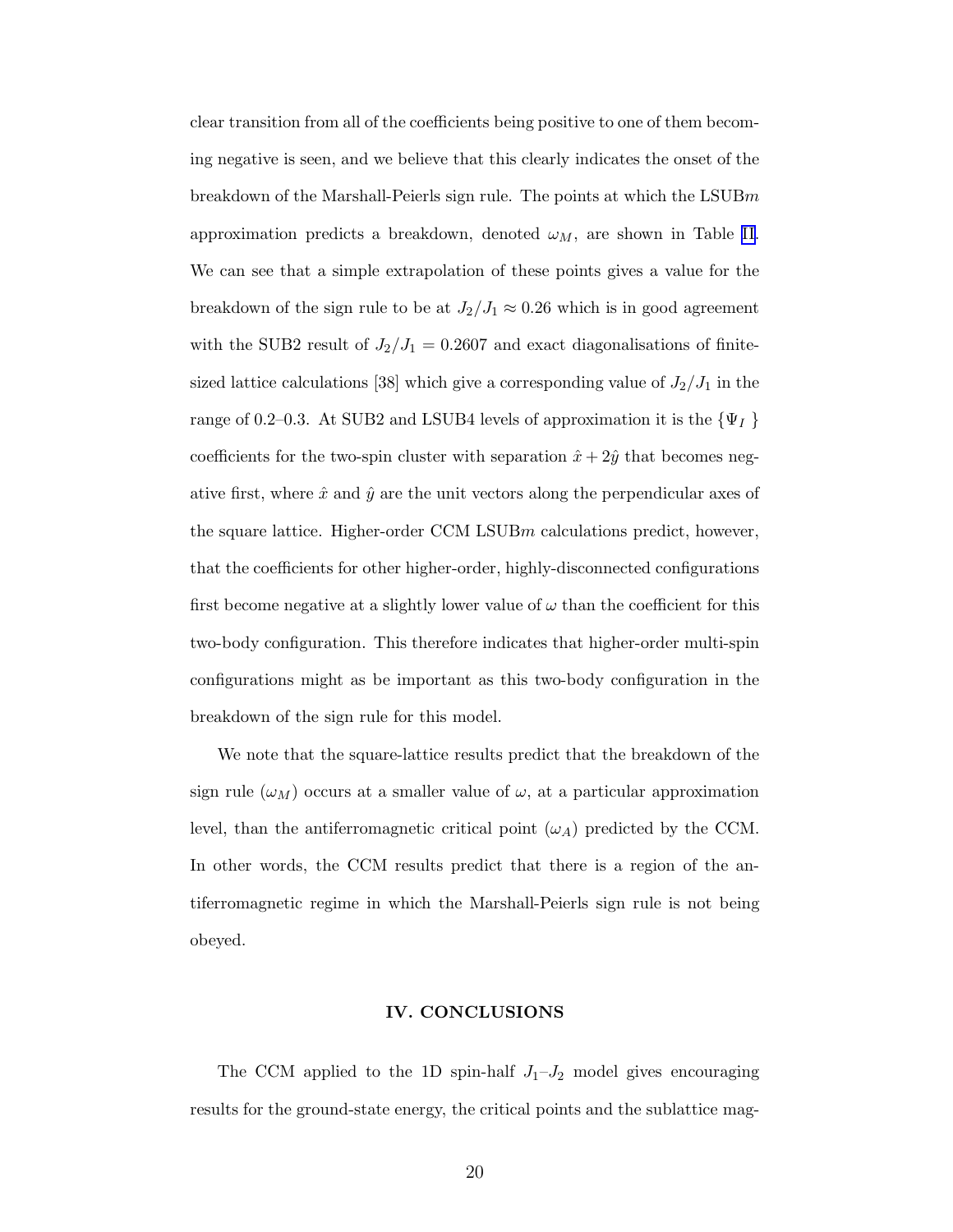netisation. In this paper we have shown how the recent advances in the computational implementation of the method enable us to obtain useful results for the 2D model as well. We find that the 2D case is in many ways simpler than the 1D case, with more clearly defined critical points and a non-zero sublattice magnetisation.

We have also investigated the relation between the CCM and the Marshall-Peierls sign rule. In 1D we find the CCM results are consistent with the exact results in the region where these apply. In 2D we are able to obtain results which are better than the finite-size extrapolations and we can predict the point at which the sign rule fails. Our results indicate that this occurs at a different point than the phase transition from the simple antiferromagnet to the more complicated frustrated phase. We believe that the use of the exact Marshall-Peierls sign rules, extended by the CCM method into regions where it is not exact, can shed new light on the behaviour of this type of quantum spin system. Furthermore, it may provide information about the nodal surface that can be used for accurate QMC calculations in a much wider range of quantum spin systems than previously.

### ACKNOWLEDGEMENTS

One of us (RFB) also gratefully acknowledges a research grant from the Engineering and Physical Sciences Research Council (EPSRC) of Great Britain. This work has also been supported in part by the Deutsche Forschungsgemeinschaft (GRK 14, Graduiertenkolleg on 'Classification of phase transitions in crystalline materials').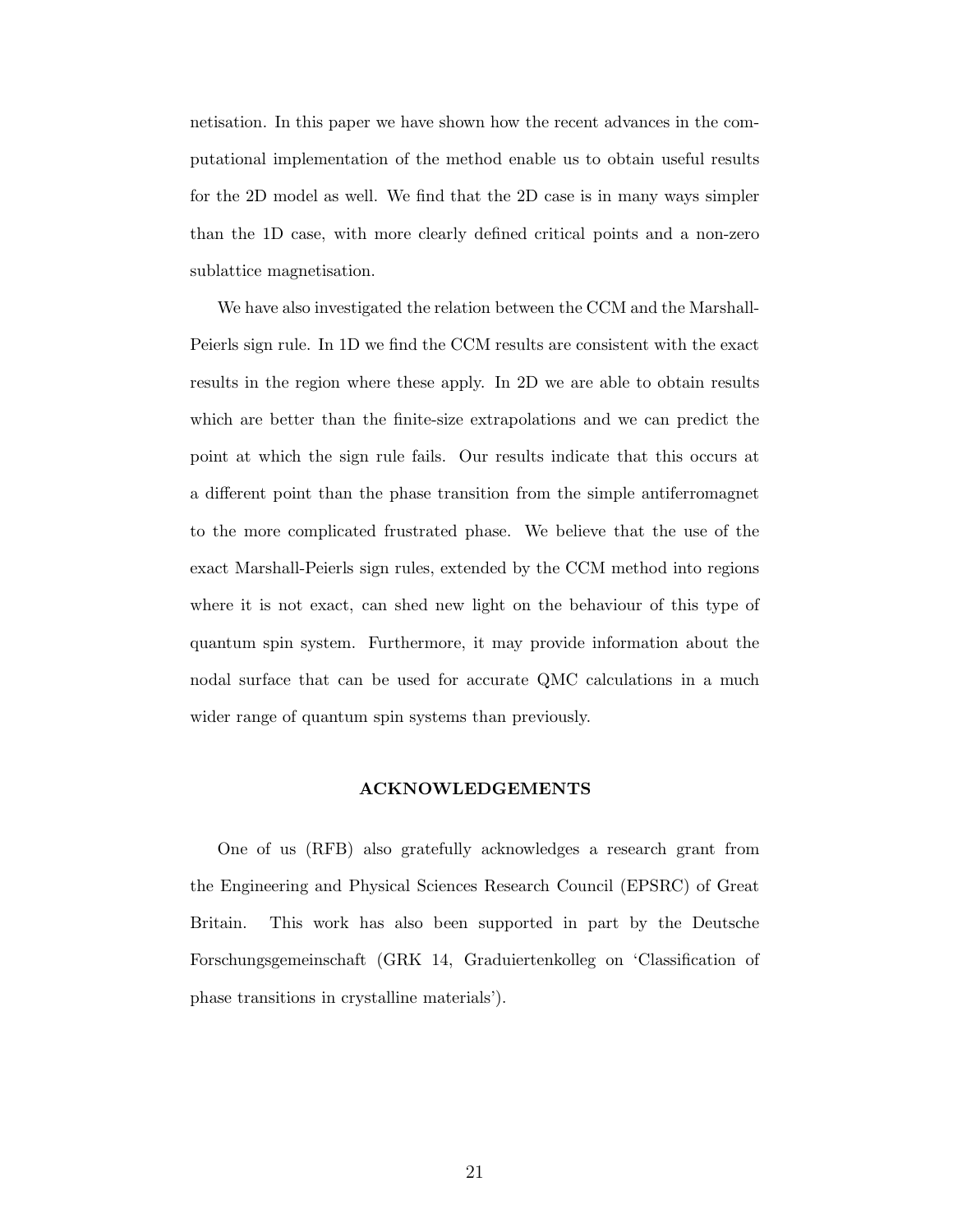# APPENDIX A: ANALYTIC EVALUATION OF THE  $\Psi_I$  COEFFICIENTS

We now present analytical expressions for the  $\{\Psi_I\}$  coefficients in terms of the ket-state correlation coefficients in S for the LSUB4 approximation in 1D. The ket-state correlation operator for the LSUB4 approximation in 1D is given by,

$$
S = b_1 \sum_{i}^{N} s_i^+ s_{i+1}^+ + b_3 \sum_{i}^{N} s_i^+ s_{i+3}^+ + g_4 \sum_{i}^{N} s_i^+ s_{i+1}^+ s_{i+2}^+ s_{i+3}^+, \tag{A1}
$$

where the index i runs over all points on the linear chain. To obtain the  $\{\Psi_I\}$ coefficients we now must choose the  $C_I^-$  configurations in Eq. [\(13](#page-13-0)): for the nearest-neighbour, two-body coefficient, which we shall denote as  $\Psi_1$ , we use  $C_1^- = s_j^- s_{j+1}^-$ ; for the third-nearest-neighbour, two-body coefficient, which we shall denote as  $\Psi_2$ , we use  $C_2^- = s_j^- s_{j+3}^-$ ; and for the four-contiguous spin configuration coefficient, which we shall denote  $\Psi_3$ , we use  $C_3^- = s_j^- s_{j+1}^- s_{j+2}^- s_{j+3}^-$ . The result is therefore,

$$
\Psi_1 = b_1 \tag{A2}
$$

$$
\Psi_2 = b_3 ; \tag{A3}
$$

$$
\Psi_3 = b_1^2 + b_1 b_3 + g_4 \tag{A4}
$$

The values of the  $\Psi_I$  coefficients are independent of j, due to the translational symmetry of the lattice, and so the index  $j$  is chosen arbitrarily from any of its N possible values in order to obtain Eqs.  $(A2-A4)$ . Higher-order LSUBm approximations can be handled analogously by making use of computer-algebraic techniques.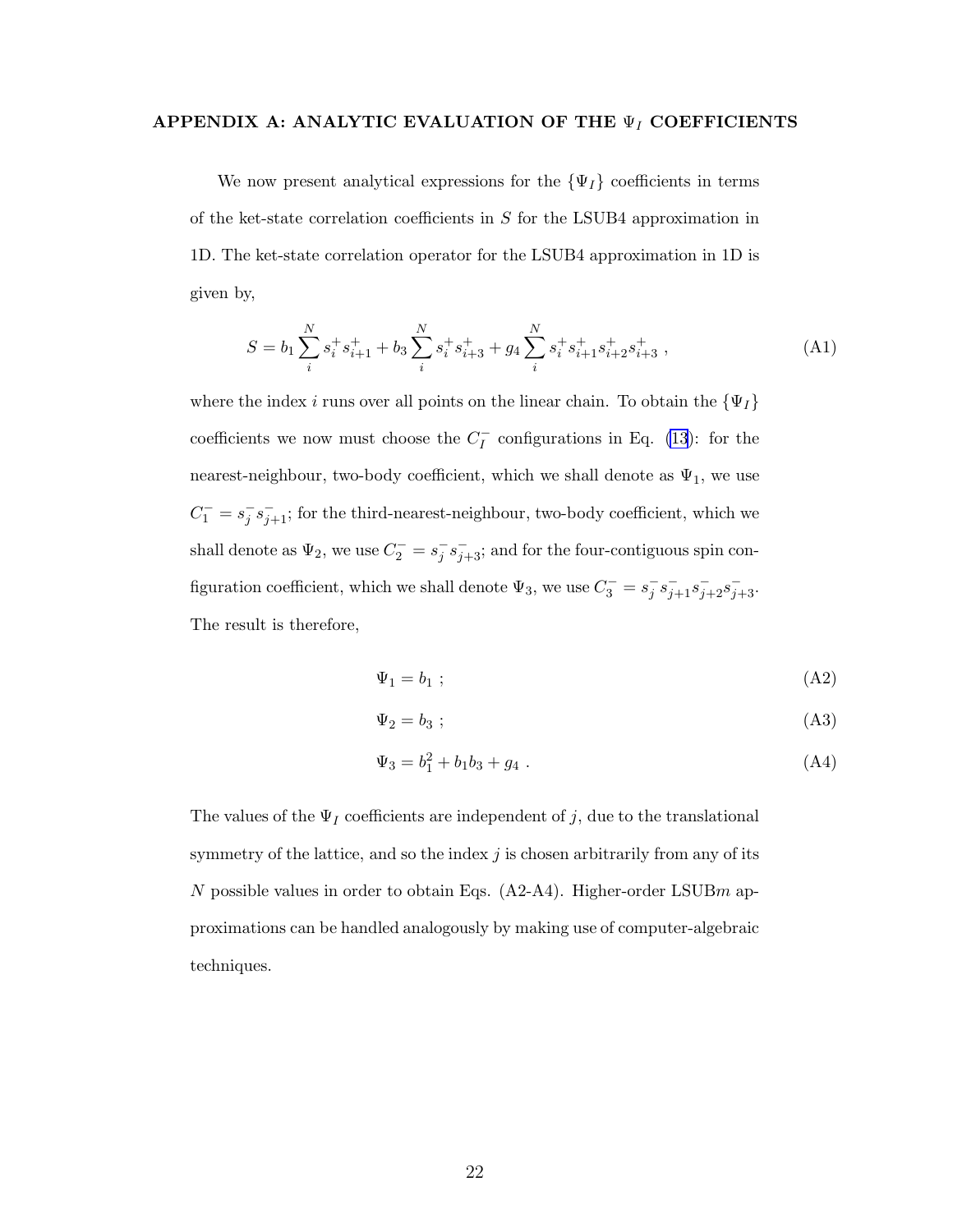# REFERENCES

- [1] H. A. Bethe, *Z. Phys.* 71, 205 (1931); L. Hulth´en, *Ark. Mat. Astron. Fys. A* 26, No. 11 (1938).
- [2] B. Bernu, C. Lhuillier, and L. Pierre, *Phys. Rev. Lett.* 69, 2590 (1992); B. Bernu, P. Lecheminant, C. Lhuillier, and L. Pierre, *Phys. Rev. B* 50, 10048 (1994); P. Lecheminant, B. Bernu, C. Lhuillier, and L. Pierre, *Phys. Rev. B* 52, 9162 (1995).
- [3] J. Carlson, *Phys. Rev. B* 40, 846 (1989); N. Trivedi and D.M. Ceperley, ibid. 41, 4552 (1990).
- [4] K.J. Runge, *Phys. Rev. B* 45, 12292 (1992); ibid. 45, 7229 (1992).
- [5] W. Marshall, *Proc. R. Soc. London A* 232, 48 (1955).
- [6] D.M. Ceperley and B.J. Alder, *Phys. Rev. Lett.* 45, 566 (1980); Science 231, 555 (1986); H.J.M. van Bemmel, D.F.B. ten Haaf, W. van Saarloos, J.M.J. van Leeuwen, and G. An, *Phys. Rev. Lett.* 72, 2442 (1995).
- [7] M. Boninsegni, *Phys. Rev. B* 52, 15304 (1995).
- [8] C. Zeng, D.J.J. Farnell, and R.F. Bishop, *J. Stat. Phys.*, 90, 327 (1998).
- [9] F. Coester, *Nucl. Phys.* **7**, 421 (1958); F. Coester and H. Kümmel, *ibid.* **17**, 477 (1960).
- [10] J. Cižek, *J. Chem. Phys.* **45**, 4256 (1966); *Adv. Chem. Phys.* **14**, 35 (1969).
- [11] H. Kümmel, K.H. Lührmann, and J.G. Zabolitzky, *Phys Rep.* **36C**, 1 (1978).
- [12] R.F. Bishop and K.H. Lührmann, *Phys. Rev. B* 17, 3757 (1978); *ibid.* **26**, 5523 (1982).
- [13] J.S. Arponen, *Ann. Phys.* (N.Y.) 151, 311 (1983).
- [14] H.G. Kümmel, in *Nucleon-Nucleon Interaction and Nuclear Many-body Problems*, edited by S.S. Wu and T.T.S. Kuo (World Scientific, Singapore, 1984), p. 46.
- [15] R.F. Bishop and H. Kümmel, *Phys. Today* 40(3), 52 (1987).
- [16] J. Arponen, R.F. Bishop, and E. Pajanne, *Phys. Rev. A* 36, 2519 (1987); ibid. 36, 2539 (1987).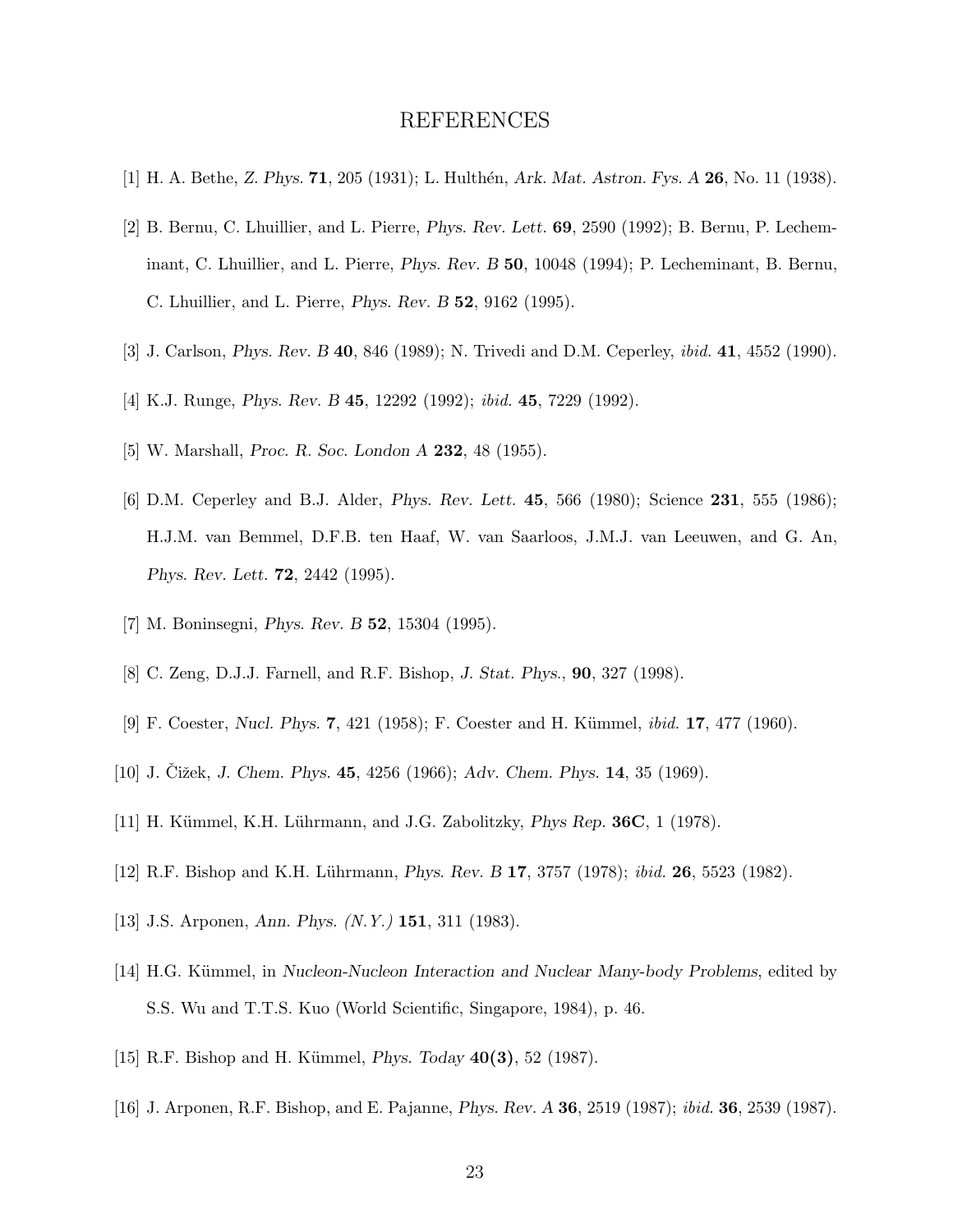- [17] R.F. Bishop, *Theor. Chim. Acta* 80, 95 (1991).
- [18] R.F. Bishop, in *Dirkfest '92 A Symposium in Honor of J. Dirk Walecka's Sixtieth Birthday*, edited by W.W. Buck, K.M. Maung, and B.D. Serot (World Scientific, Singapore, 1992), p. 21.
- [19] R.F. Bishop, in *Many-Body Physics*, edited by C. Fiolhais, M. Fiolhais, C. Sousa, and J.N. Urbano (World Scientific, Singapore, 1994), p. 3.
- [20] M. Roger and J.H. Hetherington, *Phys. Rev. B* 41, 200 (1990).
- [21] M. Roger and J.H. Hetherington, *Europhys. Lett.* 11, 255 (1990).
- [22] R.F. Bishop, J.B. Parkinson, and Y. Xian, (a) *Phys. Rev. B* 43, 13782 (1991); (b) *Theor. Chim. Acta* 80, 181 (1991); (c) *Phys. Rev. B* 44, 9425 (1991); (d) in *Recent Progress in Many-Body Theories*, edited by T.L. Ainsworth, C.E. Campbell, B.E. Clements, and E. Krotscheck (Plenum, New York, 1992), Vol. 3 p. 117; (e) *J. Phys.: Condens. Matter* 4, 5783 (1992).
- [23] F.E. Harris, *Phys. Rev. B* 47, 7903 (1993).
- [24] F. Cornu, Th. Jolicoeur, and J.C. Le Guillou, *Phys. Rev. B* 49, 9548 (1994).
- [25] R.F. Bishop, R.G. Hale, and Y. Xian, *Phys. Rev. Lett.* 73, 3157 (1994); *Int. J. Quantum Chem.* 57, 919 (1996).
- [26] C. Zeng, I. Staples, and R.F. Bishop, *Phys. Rev. B* 53, 9168 (1996).
- [27] R.F. Bishop, D.J.J. Farnell, and J.B. Parkinson, *J. Phys.: Condens. Matter* 8, 11153 (1996).
- [28] R.F. Bishop, Y. Xian, and C. Zeng, in *Condensed Matter Theories*, edited by E.V. Ludeña, P. Vashishta, and R.F. Bishop (Nova Science Publ., Commack, New York, 1996), Vol. 11 p. 91.
- [29] R.F. Bishop, J.B. Parkinson, and Y. Xian, *Phys. Rev. B* 46, 880 (1992).
- [30] R.F. Bishop, J.B. Parkinson, and Y. Xian, *J. Phys.: Condens. Matter* 5, 9169 (1993).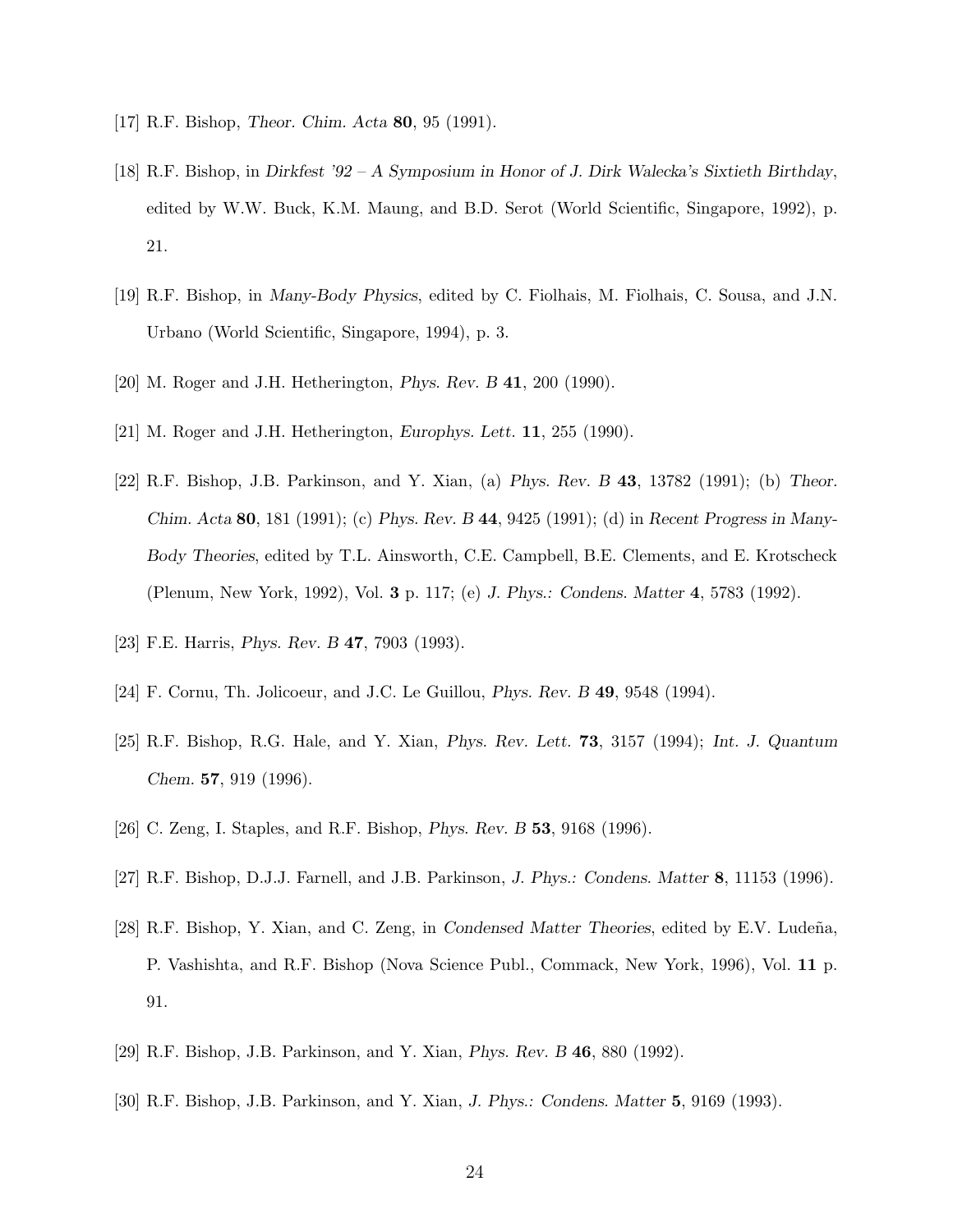- [31] D.J.J. Farnell and J.B. Parkinson, *J. Phys.: Condens. Matter* 6, 5521 (1994).
- [32] Y. Xian, *J. Phys.: Condens. Matter* 6, 5965 (1994).
- [33] R. Bursill, G.A. Gehring, D.J.J. Farnell, J.B. Parkinson, T. Xiang, and C. Zeng, *J. Phys.: Condens. Matter* 7, 8605 (1995).
- [34] R.R.P. Singh, *Phys. Rev. B* 39, 9760 (1989); W. Zheng, J. Oitmaa, and C.J. Hamer, ibid. 44, 11869 (1991).
- [35] C.K. Majumdar and D.K. Ghosh, *J. Math. Phys.* 10, 1388 (1969); ibid. 10 1399 (1969).
- [36] Chen Zeng and J.B. Parkinson, *Phys. Rev.* B, 11609 (1995).
- [37] J. H. Xu and C. S. Ting, *Phys. Rev. B* 42, 6861 (1990); A. V. Chubukov and Th. Jolicoeur, ibid. 44, 12050 (1991).
- [38] J. Richter, N.B. Ivanov and K. Retzlaff, *Europhysics Letters* 25, 545 (1994); A. Voigt, J. Richter, N. B. Ivanov, *Physica A* 245, 269 (1997).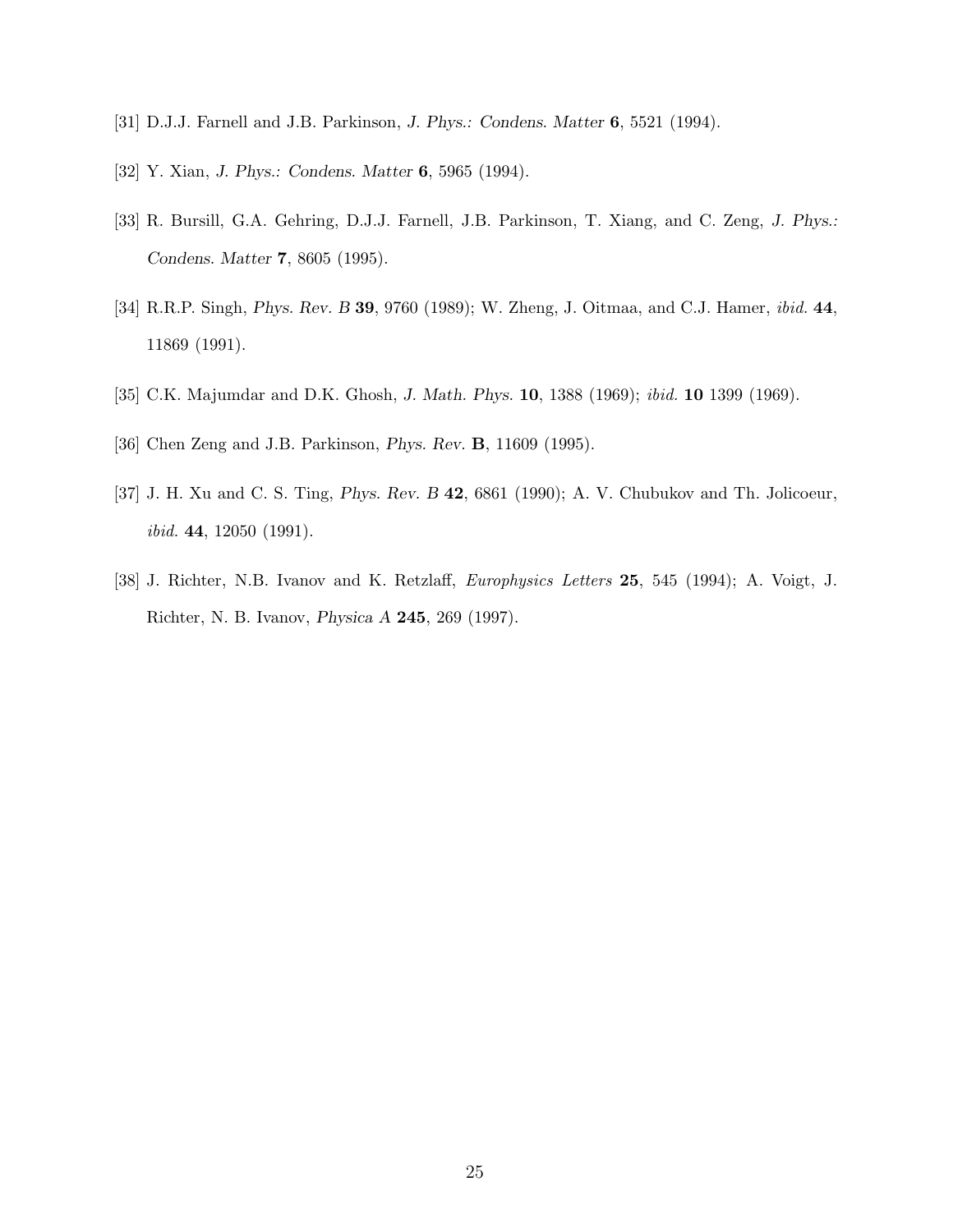# FIGURES

<span id="page-25-0"></span>

FIG. 1. Results for the CCM ground-state energy of the spin-half  $J_1-J_2$  model on the 2D square lattice, using the LSUBm approximation based on the Néel model state, with  $m = 2, 4, 6, 8$ . LSUBm critical points,  $\omega_F$  and  $\omega_A$ , are indicated by the boxes. Note that  $J_1 \equiv \cos \omega$  and  $J_2 \equiv \sin \omega$ .



FIG. 2. Results for the CCM sublattice magnetisation of the spin-half  $J_1-J_2$  model on the 2D square lattice, using the LSUB $m$  approximation based on the Néel model state, with  $m = 2, 4, 6, 8$ . Note that  $J_1 \equiv \cos \omega$  and  $J_2 \equiv \sin \omega$ .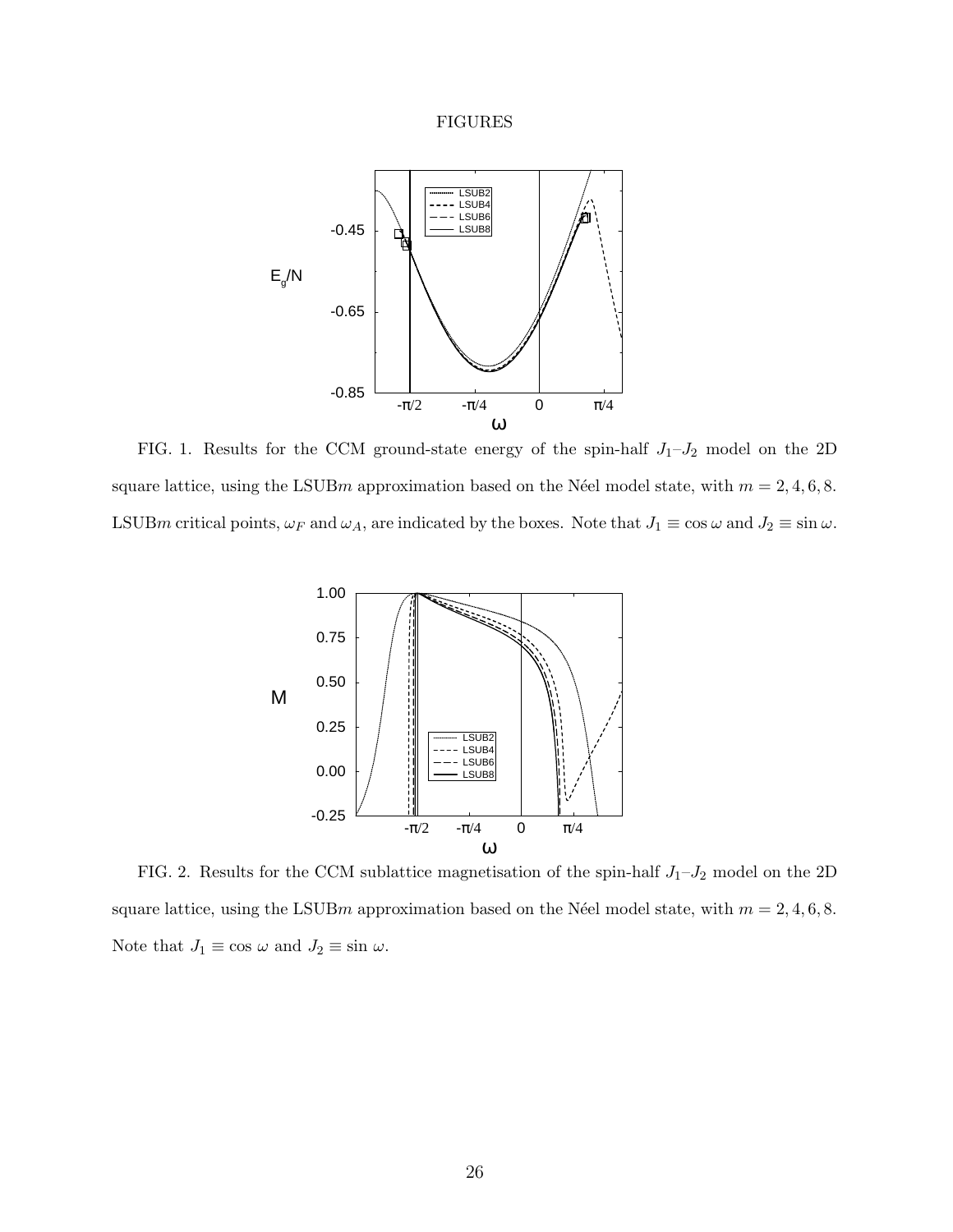# TABLES

<span id="page-26-0"></span>TABLE I. Results for the CCM ground-state energy of the spin-half  $J_1-J_2$  model on the 2D square lattice as a function of  $J_2/J_1 = \tan \omega$ , using the LSUBm approximation based on the Néel model state, with  $m = 6, 8$ .

| $J_2/J_1 = \tan(\omega)$ | $E_q/N$ (m=6) | $E_g/N$ (m=8) |
|--------------------------|---------------|---------------|
| $-0.50$                  | $-0.88237$    | $-0.88353$    |
| $-0.40$                  | $-0.83785$    | $-0.83902$    |
| $-0.30$                  | $-0.79393$    | $-0.79510$    |
| $-0.20$                  | $-0.75071$    | $-0.75188$    |
| $-0.10$                  | $-0.70833$    | $-0.70951$    |
| 0.00                     | $-0.66700$    | $-0.66817$    |
| $0.10\,$                 | $-0.62699$    | $-0.62816$    |
| $0.20\,$                 | $-0.58868$    | $-0.58988$    |
| $0.30\,$                 | $-0.55271$    | $-0.55397$    |
| $0.40\,$                 | $-0.52012$    | $-0.52164$    |
| 0.50                     | $-0.49311$    | $-0.49551$    |